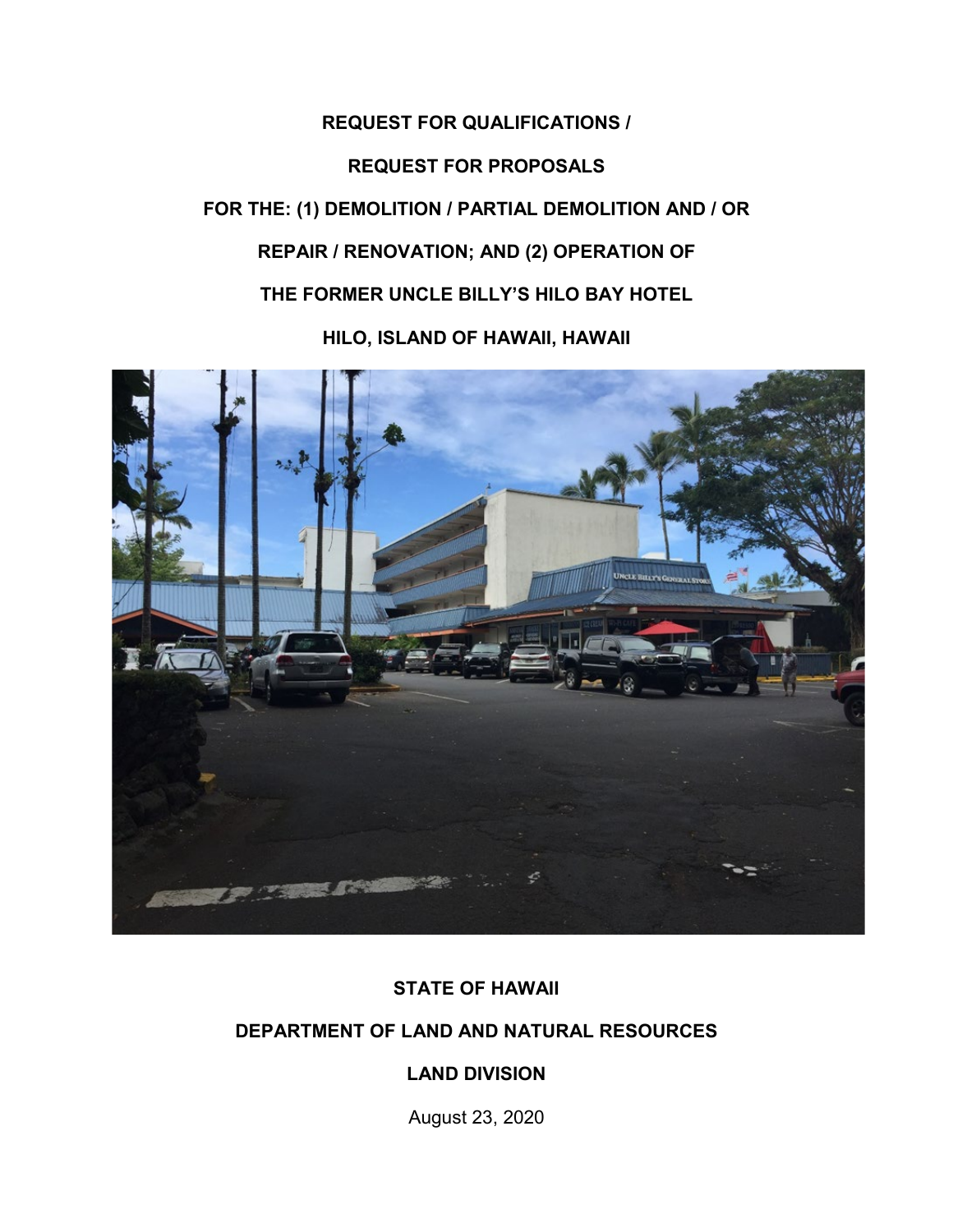|              | NOTICE OF INTENT                                                       |  |
|--------------|------------------------------------------------------------------------|--|
| $\mathbf{L}$ | Required Demolition / Partial Demolition And/Or Repair / Renovations 2 |  |
| II.          |                                                                        |  |
| III.         |                                                                        |  |
|              |                                                                        |  |
| $V_{\cdot}$  |                                                                        |  |
|              |                                                                        |  |

# **TABLE OF CONTENTS**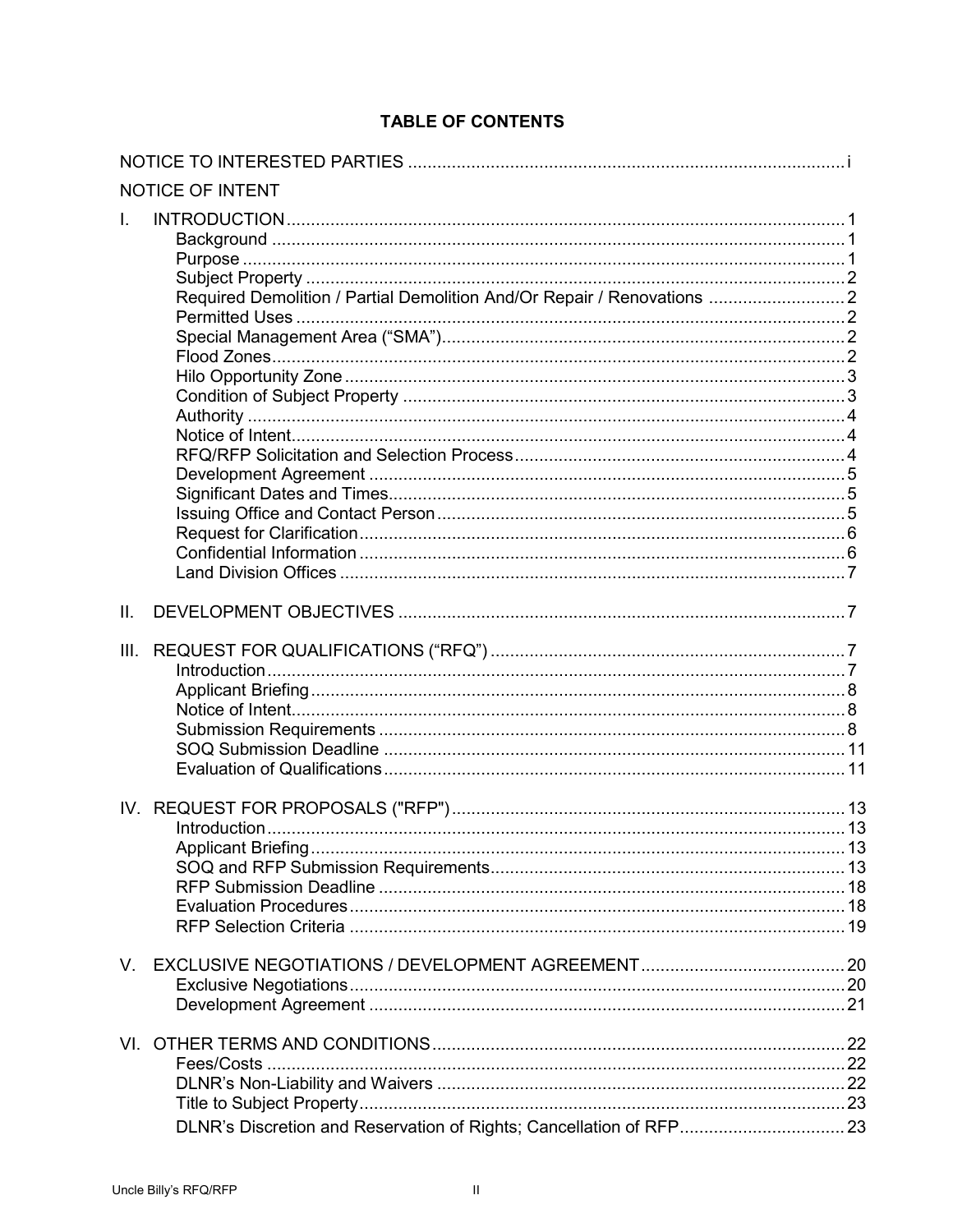# ATTACHMENTS:

Attachment 1: Land Board Approval dated December 13, 2019 (Agenda Item D-3)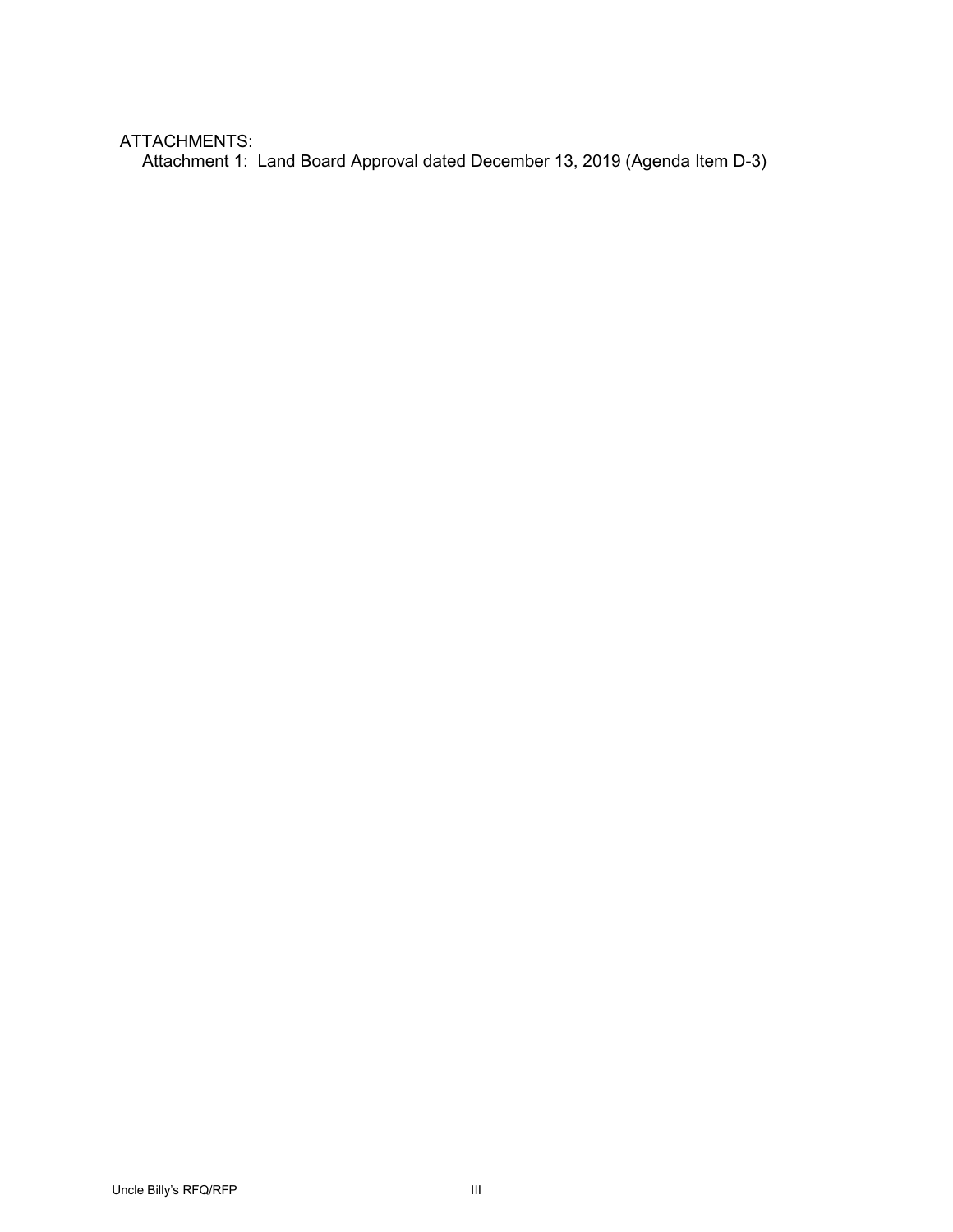# **NOTICE TO INTERESTED PARTIES**

# **REQUEST FOR QUALIFICATIONS ("RFQ") / REQUEST FOR PROPOSALS ("RFP") FOR THE: (1) DEMOLITION / PARTIAL DEMOLITION AND / OR REPAIR / RENOVATION; AND (2) OPERATION OF THE FORMER UNCLE BILLY'S HILO BAY HOTEL**

The State of Hawaii ("State") Department of Land and Natural Resources ("DLNR"), is issuing a Request for Qualifications ("RFQ") / Request for Proposals ("RFP") inviting qualified applicants to submit qualifications and proposals for the: (1) demolition / partial demolition and/or repair / renovation; and (2) operation ("renovation / operation") of existing hotel and accessory buildings on four parcels of State land in Waiakea, South Hilo, Island of Hawaii, Hawaii, designated as Tax Map Keys: (3) 2-1-005:033, 034, 035 and 045 (the "Parcels").

The Parcels are located on Banyan Drive on Waiakea Peninsula in Hilo with a street address of 87 Banyan Drive, Hilo, Hawaii 96720. This RFQ/RFP is intended to facilitate the renovation / operation of the improvements on the Parcels through the issuance of a new lease for hotel/apartment purposes to a qualified applicant who submits the best proposal to the State.

DLNR intends to select the applicant and renovation / operation proposal that best satisfies DLNR's objectives and selection criteria. The selected applicant will enter into exclusive negotiations with DLNR for a development agreement that will allow the selected applicant to lease the Parcels and: (1) demolish / partially demolish and/or repair / renovate; and (2) operate the improvements thereon upon satisfaction of the terms and conditions of the development agreement. The lease term will be up to sixty-five (65) years. The selected applicant will be responsible for obtaining all required land use entitlements and government approvals/permits under the development agreement, as well as approval of the Board of Land and Natural Resources before a lease may beissued.

DLNR will hold a briefing for interested parties at **10:00 a.m. on September 1, 2020**, to explain the RFQ/RFP process and objectives, and answer questions. The briefing will be held virtually by Zoom or other virtual meeting platform. Interested parties can obtain the link to the briefing by emailing [dlnr.land@hawaii.gov](mailto:dlnr.land@hawaii.gov) at least twenty-four (24) hours in advance of the briefing time. Attendance by potential applicants is encouraged, but not required.

To be eligible for consideration in the RFQ/RFP process, interested parties must first complete and submit a Notice of Intent form to any of the DLNR Land Division offices listed below **by no later than 4:00 p.m., September 11, 2020**. Any interested party who fails to complete and submit a Notice of Intent form by this deadline will not be eligible to submit its qualifications and proposal and therefore will not be considered for this project. The Notice of Intent form is included in this RFQ/RFP.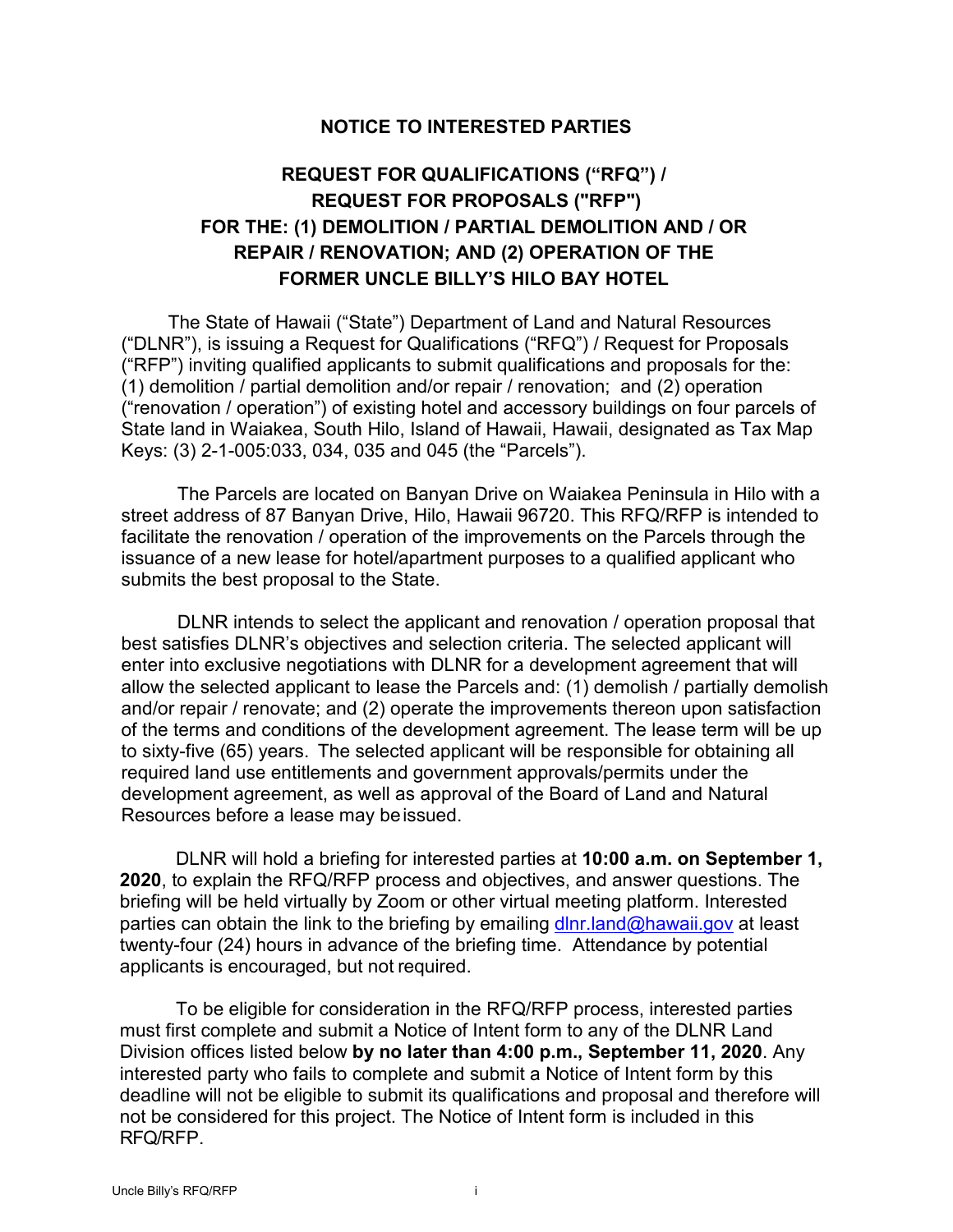The next step of the RFQ/RFP process is the submission of statements of qualifications by applicants, which must be submitted **by no later than 4:00 p.m., September 30, 2020,** to any of the DLNR Land Division offices listed below. DLNR will determine which applicants meet the qualification criteria (and may form a short list of the most qualified applicants), and those applicants will be invited to participate in the next phase of the RFQ/RFP process. This portion of the process will invite applicants who are deemed to be qualified to submit a detailed renovation / operation proposal for the improvements on the Parcels. DLNR will evaluate the submitted proposals and select the applicant whose proposal best satisfies DLNR's renovation / operation objectives and selection criteria as provided in this RFQ/RFP. Upon the Board of Land and Natural Resources' approval of the selected applicant and renovation / operation proposal, the selected applicant and DLNR will commence negotiations of the development agreement and lease.

Additional deadlines and significant dates are set forth in this RFQ/RFP.

Copies of this RFQ/RFP may be obtained at the following DLNR Land Division offices or downloaded from the DLNR website at: [https://dlnr.hawaii.gov/ld/RFQ-RFP](https://dlnr.hawaii.gov/ld/RFQ-RFP-unclebillys.)[unclebillys.](https://dlnr.hawaii.gov/ld/RFQ-RFP-unclebillys.)

Land Division Administration 1151 Punchbowl Street, Room 220 Honolulu, Hawaii 96813 Telephone: (808) 587-0419

Maui District Land Office 130 Mahalani Street Wailuku, Hawaii 96793 Telephone: (808) 984-8103

Hawaii District Land Office 75 Aupuni Street, Room 204 Hilo, Hawaii 96720 Telephone: (808) 961-9590

Kauai District Land Office 3060 Eiwa Street, Room 208 Lihue, Hawaii 96766 Telephone: (808) 274-3491

DLNR reserves the right to cancel this RFQ/RFP and reject any and all submissions when it is in the best interest of DLNR or the State of Hawaii. If there are any inquiries regarding this RFQ/RFP, or if any person requires a special accommodation (e.g., large print materials, sign language interpreters), please contact Land Division Assistant Administrator Kevin Moore at (808) 587-0426.

> /s/Suzanne D. Case, Chairperson Board of Land and Natural Resources

Honolulu Star-Advertiser; Hilo Tribune Herald; and West Hawaii Today August 23, 2020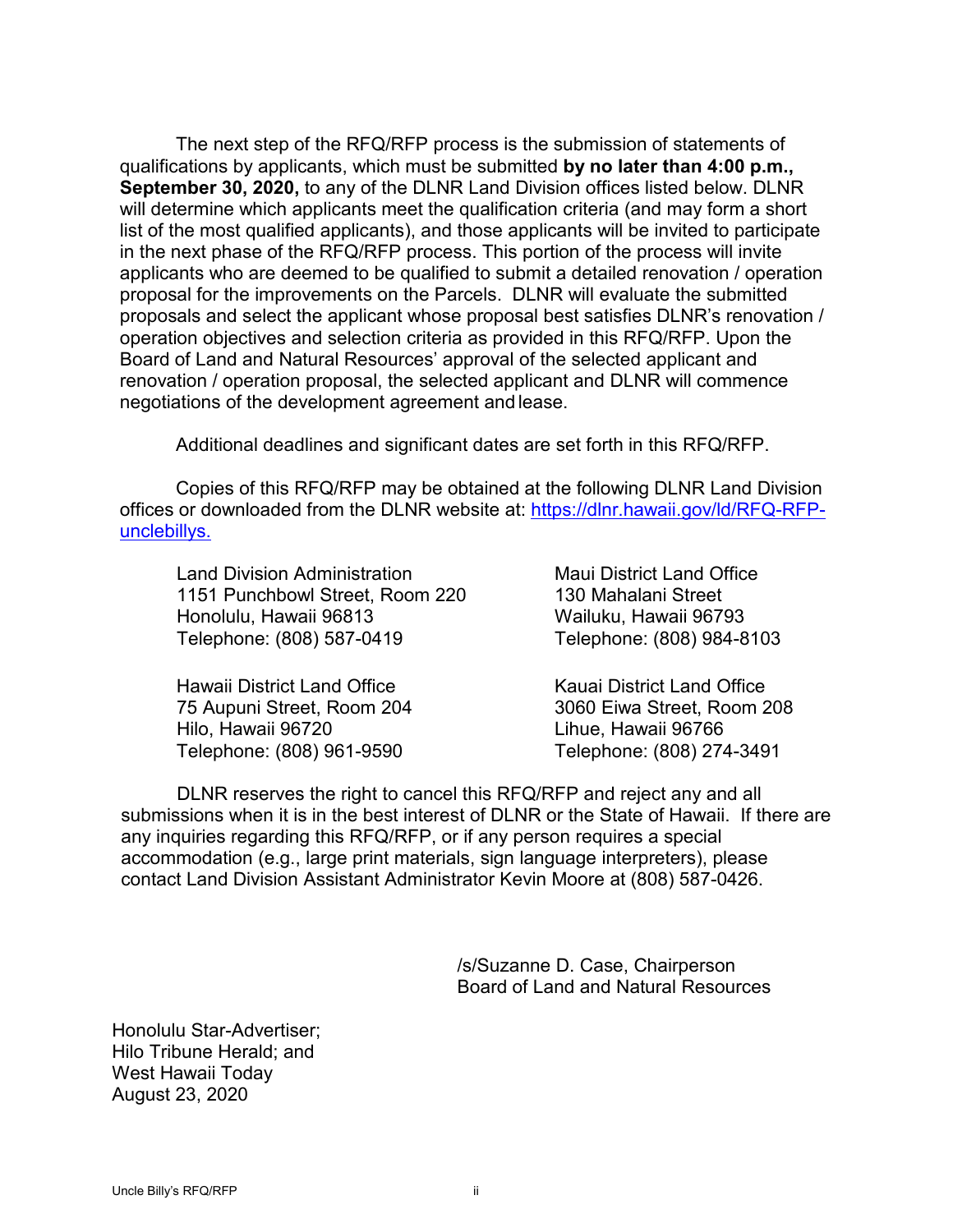# **NOTICE OF INTENT REQUEST FOR QUALIFICATIONS ("RFQ") / REQUEST FOR PROPOSALS ("RFP") FOR THE: (1) DEMOLITION / PARTIAL DEMOLITION AND / OR REPAIR / RENOVATION; AND (2) OPERATION OF THE FORMER UNCLE BILLY'S HILO BAY HOTEL**

Parties interested in submitting qualifications and proposals in response to the RFQ/RFP for the: (1) demolition / partial demolition and/or repair / renovation; and (2) operation of the former Uncle Billy's Hilo Bay Hotel in Hilo, Island of Hawaii, Hawaii, must first complete and submit this Notice of Intent form to any of the DLNR Land Division offices (see page ii of the RFQ/RFP for addresses), **by no later than 4:00 p.m., September 11, 2020**. An interested party that fails to submit a completed Notice of Intent form by this deadline will not be eligible to participate in the ensuing RFQ/RFP process and will not be considered for this project.

|  | State or Country of Formation; and Date of Formation: ___________________________                                                                                                                                                                                                                                                                             |            |  |  |  |  |
|--|---------------------------------------------------------------------------------------------------------------------------------------------------------------------------------------------------------------------------------------------------------------------------------------------------------------------------------------------------------------|------------|--|--|--|--|
|  | Registered to do business in Hawaii? If Yes, as of what date? [100] [2012 Connection of Registered to do business in Hawaii? If Yes, as of what date?                                                                                                                                                                                                         |            |  |  |  |  |
|  | List the names, addresses and ownership interests of individuals or organizations with at least<br>a 10% ownership interest in the Applicant: (attach separate page if necessary)                                                                                                                                                                             |            |  |  |  |  |
|  | Name Manner Manner Address Manner Manner Manner Manner Manner Manner Manner Manner Manner Manner Manner Manner                                                                                                                                                                                                                                                | % Interest |  |  |  |  |
|  | <u> 2000 - Jan Barristo, amerikan basar basar basar basar basar basar basar basar basar basar basar basar basar b</u><br><u>some started and the started and the started and the started and the started and the started and the started and the started and the started and the started and the started and the started and the started and the started </u> |            |  |  |  |  |
|  | <u> 1990 - Jacques Maria (h. 1980).</u> Maria eta bizkaitzari eta bizkaitzari zuen 1990. eta bizkaitzari zuen baina e                                                                                                                                                                                                                                         |            |  |  |  |  |
|  | <u> 2000 - Andrea Andrea Andrea Andrea Andrea Andrea Andrea Andrea Andrea Andrea Andrea Andrea Andrea Andrea Andr</u><br><u> 1989 - Johann Stein, mars an deutscher Stein und der Stein und der Stein und der Stein und der Stein und der</u>                                                                                                                 |            |  |  |  |  |
|  | List all State of Hawaii leases, permits, licenses, easements, sales, etc. which the Applicant is                                                                                                                                                                                                                                                             |            |  |  |  |  |

or has been a party to, including as a partner, director, officer, shareholder, or LLC member: (attach separate page if necessary)

| Doc. No.    | Type of Agreement                      | Term of Agreement |  |
|-------------|----------------------------------------|-------------------|--|
|             |                                        |                   |  |
|             |                                        |                   |  |
|             |                                        |                   |  |
|             |                                        |                   |  |
|             |                                        |                   |  |
|             | Signature of Authorized Representative |                   |  |
| Name/Title: |                                        | Date:             |  |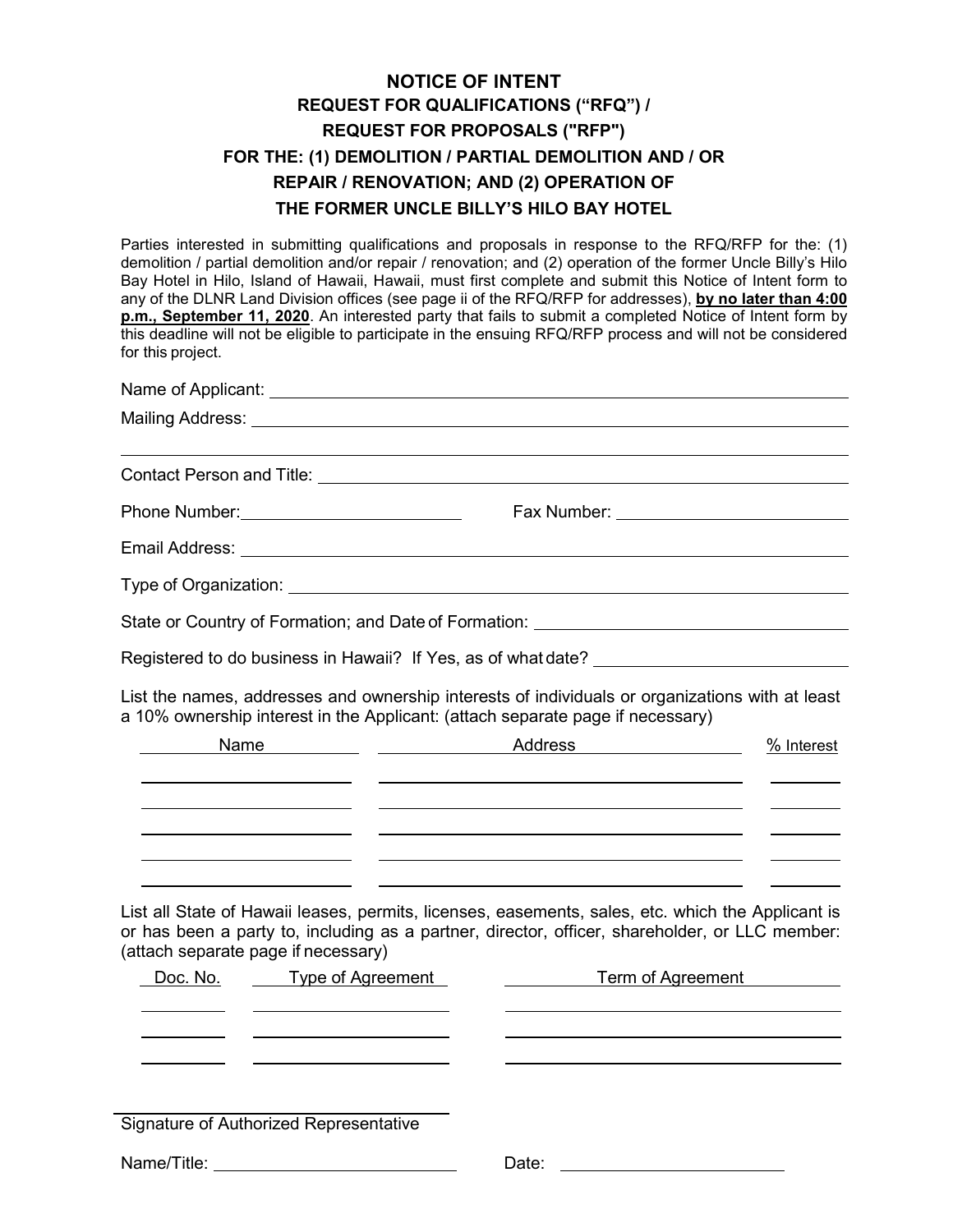## **I. INTRODUCTION**

#### BACKGROUND

The State of Hawaii Department of Land and Natural Resources ("DLNR"), through its Board of Land and Natural Resources ("Board") is the owner of the land and improvements located at Waiakea, South Hilo, Island of Hawaii, Hawaii, and designated as Tax Map Keys: (3) 2-1-005: 033, 034, 035 and 045 (the "Parcels"). The improvements on the Parcels include a four-story, 146-room hotel built between 1966-1970. The Parcels and all the improvements thereon are hereinafter referred to collectively as the "Subject Property."

The Subject Property is currently under month-to-month Revocable Permit No. S-7905 to Tower Development, Inc. (TDI) for security and property management purposes. DLNR's Land Division manages the permit and is responsible for planning the future use of the Subject Property. In July 2020, TDI contacted DLNR about terminating the revocable permit as of August 2020.

DLNR has determined that the improvements on the Parcels are in need of demolition / partial demolition and/or major repairs / renovations and desires to issue a new 65-year lease of the Subject Property for hotel/apartment purposes to encourage a lessee to make a substantial investment in the Subject Property and help improve the overall aesthetics of the Banyan Drive area of Hilo. DLNR, however, does not have the funding, expertise, or staffing to demolish / partially demolish and/or repair / renovate and operate the Subject Property on its own. Accordingly, DLNR is seeking a private entity with the necessary renovation expertise and financial capacity to do so under a long-term lease.

#### PURPOSE

The purpose of this Request for Qualifications ("RFQ") / Request for Proposals ("RFP") is to solicit and select a qualified private entity to demolish / partially demolish and/or repair / renovate and operate the Subject Property under a new 65-year lease to facilitate its fullest utilization consistent with applicable zoning and environmental assessment laws, to increase the lease rent revenues to the State and improve the aesthetics of Banyan Drive. The lease revenues generated from the lease will be paid in part (20%) to the Office of Hawaiian Affairs and in part (80%) to DLNR's Special Land and Development Fund that supports DLNR's operations and programs statewide.

Qualified applicants will be invited to submit proposals that may provide for any demolition / partial demolition and/or repairs renovations that are permitted under applicable laws, ordinances, rules and regulations. The selected applicant shall be responsible for obtaining all required land use entitlements and government approvals/permits. Construction of new buildings is not permitted as part of this RFQ/RFP.

DLNR will select the applicant whose proposal best meets DLNR's: (1)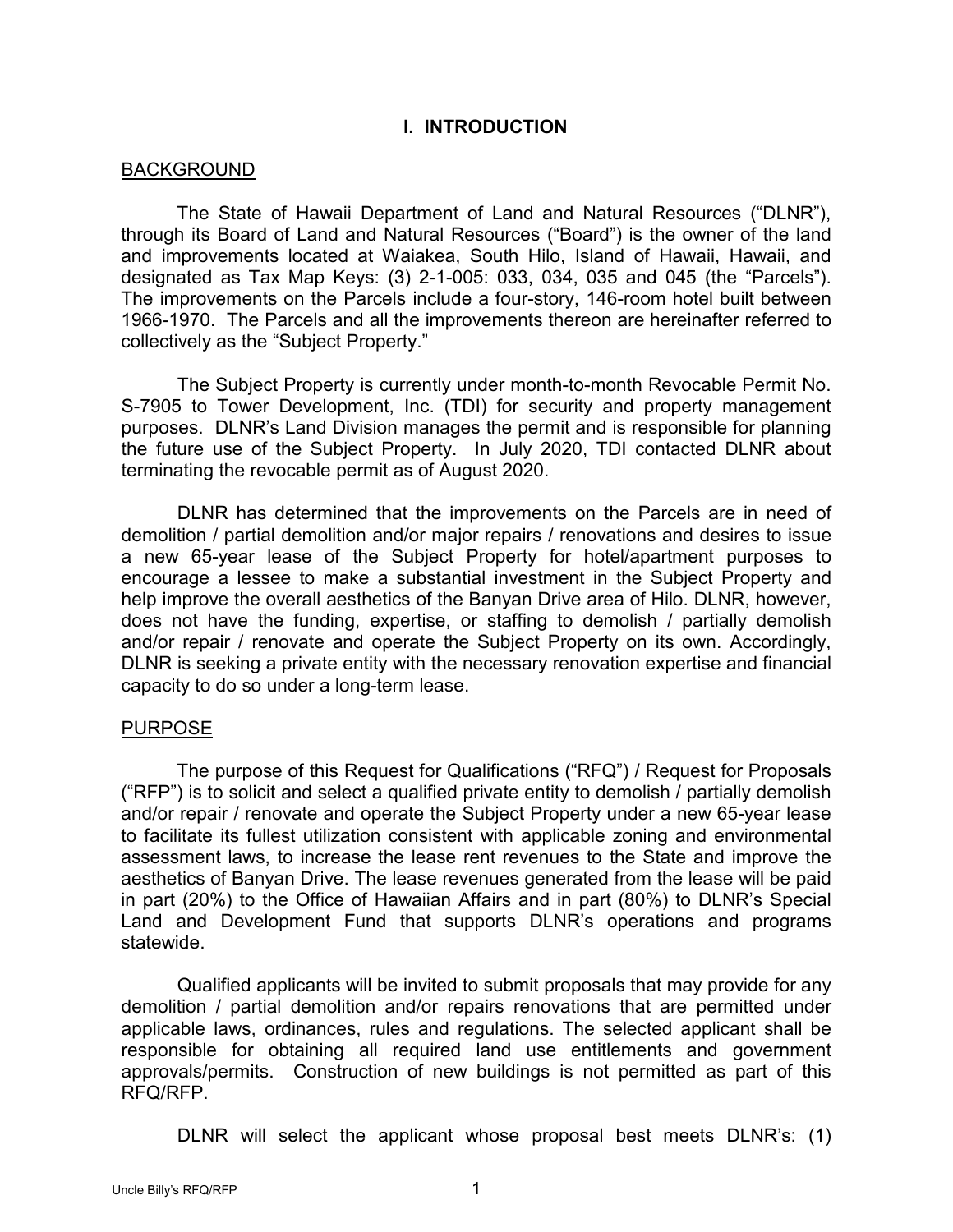demolition / partial demolition and/or repair / renovation; and (2) operation ("renovation / operation") objectives and RFQ/RFP selection criteria (see RFQ/RFP Sections II and IV).

### SUBJECT PROPERTY

The Subject Property includes the Parcels with a combined area of 1.83 acres located at Waiakea, South Hilo, Island of Hawaii, Hawaii, and all improvements located thereon. The improvements include a 146-room hotel and accessory buildings constructed between 1966-1970, swimming pool and paved parking area. The hotel has been shuttered since June 2017 except for the convenience store located on the street side of the property.

## REQUIRED DEMOLITION / PARTIAL DEMOLITION AND/OR REPAIR / **RENOVATION**

A Remaining Useful Life Determination prepared in June 2014 by SSFM International, Inc. ("SSFM Report") concluded that the improvements on the Subject Property at that time had a remaining useful life of 5-10 years. An Assessment Report dated June 29, 2016 prepared by Erskine Architects, Inc. ("Erskine Report") identified a number of health, safety and welfare issues at the Subject Property that required attention. The County of Hawaii ("County") Department of Public Works, Building Division issued a Notice of Violation ("NOV") dated June 22, 2017 regarding the Subject Property citing a number of Hawaii County Code violations. The County Fire Department issued a Fire Inspection Record dated June 13, 2017 with a result of "Fail" citing violations of Fire Code and other applicable codes. The demolition / partial demolition and/or repair / renovation of the Subject Property **must** address all health, safety and welfare issues identified in the SSFM Report, Erskine Report, NOV and Fire Inspection Record to the extent such issues have not already been addressed by DLNR's permittees under revocable permits issued for the Subject Property.

# PERMITTED USES

Once demolished / partially demolished and/or repaired / renovated, the Subject Property must be used for hotel and/or apartment purposes.

#### SPECIAL MANAGEMENT AREA ("SMA")

The Subject Property is located within the Special Management Area ("SMA"). The selected applicant shall be responsible for obtaining any required SMA reviews and approvals.

#### FLOOD ZONES

The Subject Property is located in the Federal Emergency Management Agency's Flood Zone AE (area subject to inundation by the 1-percent-annual-chance flood event), Zone X (area of moderate flood hazard, usually the area between the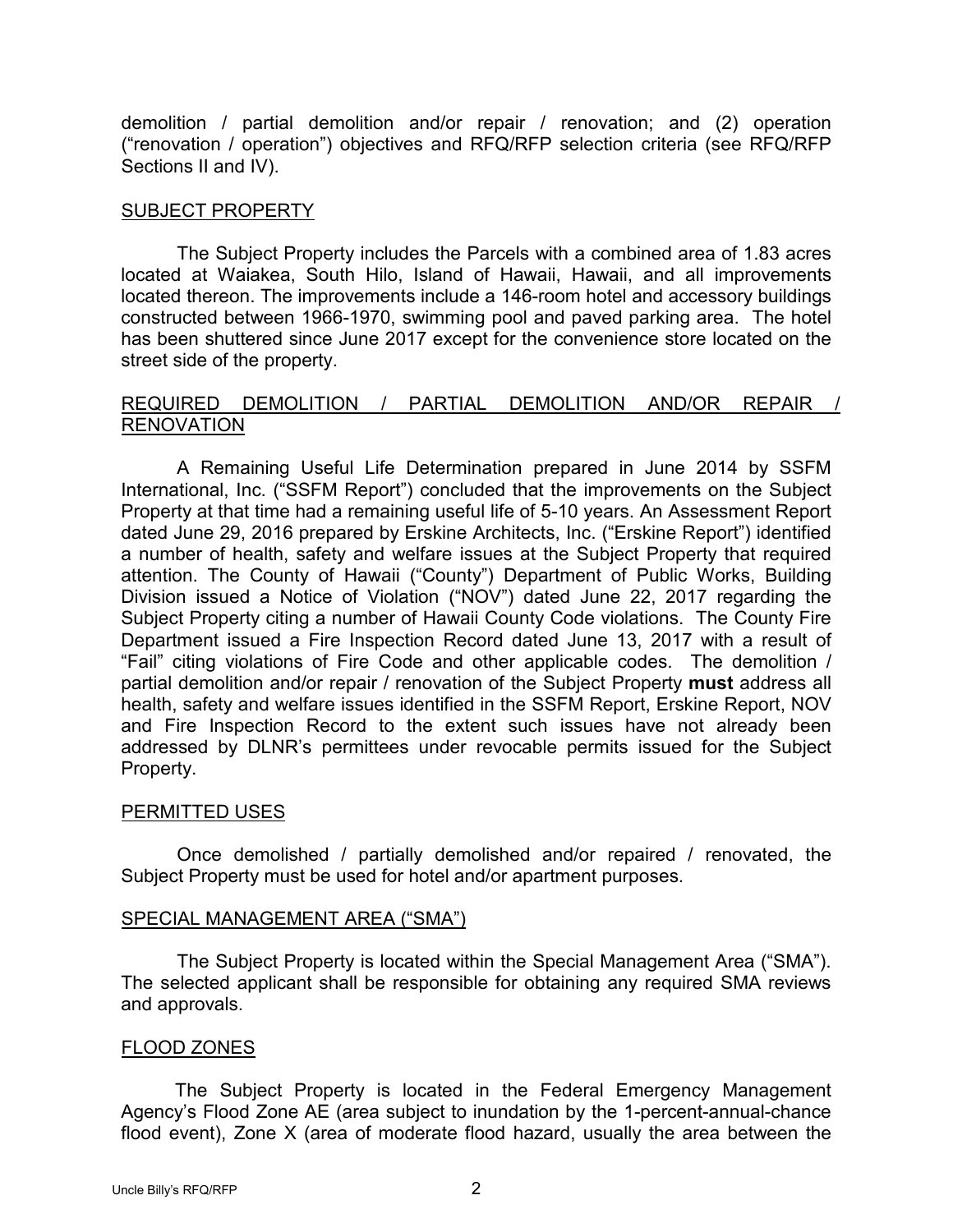limits of the 100‐year and 500‐year floods), with small portions in Flood Zone VE (areas subject to inundation by the 1-percent-annual-chance flood event with additional hazards due to storm-induced velocity wave action). The selected applicant shall be responsible for complying with any statutes, rules or regulations applicable to improvements located in these flood zones.

#### HILO OPPORTUNITY ZONE

The Federal Tax Cuts and Jobs Act of 2017 authorized a community economic development program called the Opportunity Zones Program. This initiative provides incentives for investors to re-invest realized capital gains into Opportunity Funds in exchange for temporary tax deferral and other benefits. The Opportunity Funds are then used to provide investment capital in certain low-income communities, i.e., Opportunity Zones. The Subject Property is located in the Hilo Opportunity Zone. For more information, visit: [https://dbedt.hawaii.gov/.](https://dbedt.hawaii.gov/)

#### CONDITION OF SUBJECT PROPERTY

The Subject Property will be leased in an "as is" condition with all faults and defects whether latent or patent, and DLNR makes no representations regarding the condition of the Subject Property or the suitability of the site for any proposed use by any applicant. Applicants shall, at their sole expense, be responsible for conducting their own investigations and due diligence regarding the Subject Property.

DLNR has procured and compiled various studies and documents regarding the Subject Property, which are available for review on-line at: [https://dlnr.hawaii.gov/ld/RFQ-RFP-unclebillys,](https://dlnr.hawaii.gov/ld/RFQ-RFP-unclebillys) or in hard copy at the Land Division Administration Office in Honolulu. Interested parties wishing to review the documents and information should contact the Land Division office in advance at (808) 587-0426. By request, interested parties may make arrangements to view the hard copy studies and documents at the neighbor island Land Division District Offices by contacting the Land Division Administration Office. DLNR makes no representations or warranties regarding the accuracy of any information contained in such studies and documents.

The selected applicant shall be responsible for any and all demolition, site work, repairs, improvements, and required remediation of hazardous materials necessary for the renovation / operation of the improvements on the Subject Property.

The Subject Property consists of four separate Parcels and existing structures cross lot lines. The selected applicant, at its sole cost and expense. shall be solely responsible for obtaining any necessary County land use entitlements, permits, or approvals to maintain the structures on multiple lots or, alternatively, to consolidate and re-subdivide the Parcels into a single new lot.

The Subject Property has been encumbered by Revocable Permit No. S-7905 to Tower Development, Inc. (TDI) for security and property management purposes since November 29, 2017. Revocable Permit No. S-7905 also allows for the continued operation of a convenience store on a portion of the Subject Property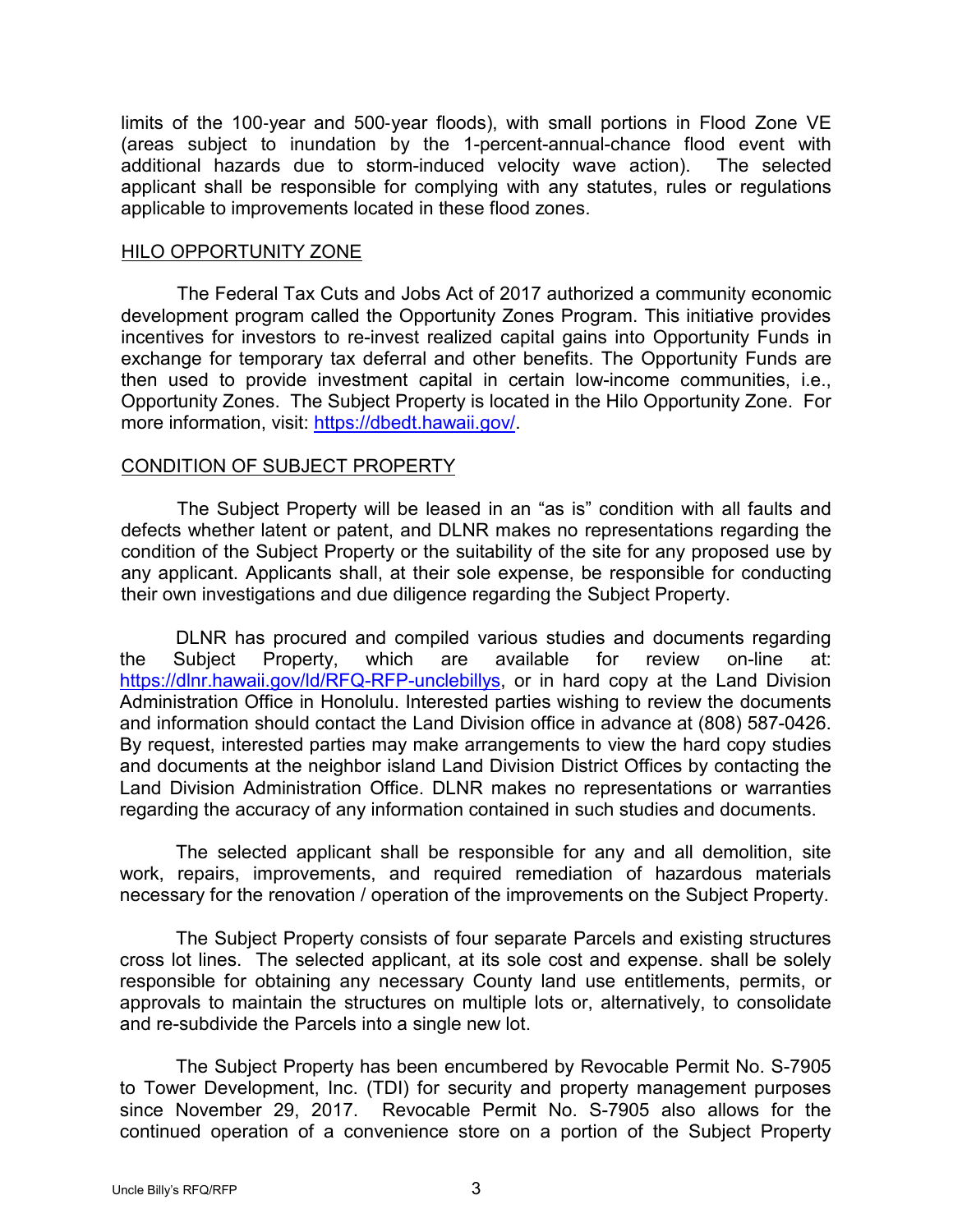subject to the approval of the County, Department of Public Works, Building Division. In July 2020, TDI contacted DLNR about terminating the revocable permit as of August 2020. Revocable Permit No. S-7905 or another revocable permit may remain in effect during the RFQ/RFP process and the negotiation of the development agreement. It is also possible that the Subject Property will continue to be occupied by the convenience store operator upon the termination of Revocable Permit No. S-7905 and commencement of the new lease to the selected applicant. It will be the selected applicant's prerogative whether to allow the convenience store operator to remain on the Subject Property under existing or new rental agreements during demolition / partial demolition and/or repair / renovation, or to require the convenience store operator to vacate the premises. If the selected applicant determines that the Subject Property should be vacated in full or in part to facilitate demolition / partial demolition and/or repair / renovation, then the selected applicant will need to comply with all applicable laws and provide the convenience store operator with proper notice of the termination of its tenancy.

#### AUTHORITY

Section 171-59, Hawaii Revised Statutes, authorizes the leasing of public lands by direct negotiation where the Board finds that the public interest demands it. At its meeting on December 13, 2019, the Board approved agenda Item D-3 authorizing the issuance of this RFQ/RFP pursuant to HRS Section 171-59, as amended. A copy of the Board's approval is provided as **Attachment 1**, and applicants are responsible for reading and understanding the information and conditions contained therein.

#### NOTICE OF INTENT

To participate in this RFQ/RFP, interested parties **must** first submit a completed Notice of Intent form by or before the stated deadline (**September 11, 2020, 4:00 p.m.**). Any interested party who fails to submit a completed Notice of Intent form by this deadline will not be eligible to submit its qualifications and proposal and, therefore, will not be considered for this RFQ/RFP.

#### RFQ/RFP SOLICITATION AND SELECTION PROCESS

After submission of a Notice of Intent, applicants in the RFQ/RFP process will next be requested to submit a statement of qualifications for this renovation / operation project. Detailed explanations of the RFQ/RFP process are provided in Sections III (Request for Qualifications) and IV (Request for Proposals). All submissions must be signed by a person with the authority to represent and make legally binding commitments for the applicant.

*Step 1: Submission of Statement of Qualifications.* The RFQ requires the submission of Statements of Qualifications ("SOQs") by applicants detailing their relevant hotel or apartment building renovation / operation experience, financial capabilities, and management expertise. DLNR will review the SOQs and determine which applicants meet DLNR's qualification criteria. DLNR may, at its sole discretion, form a short list of the most qualified applicants. The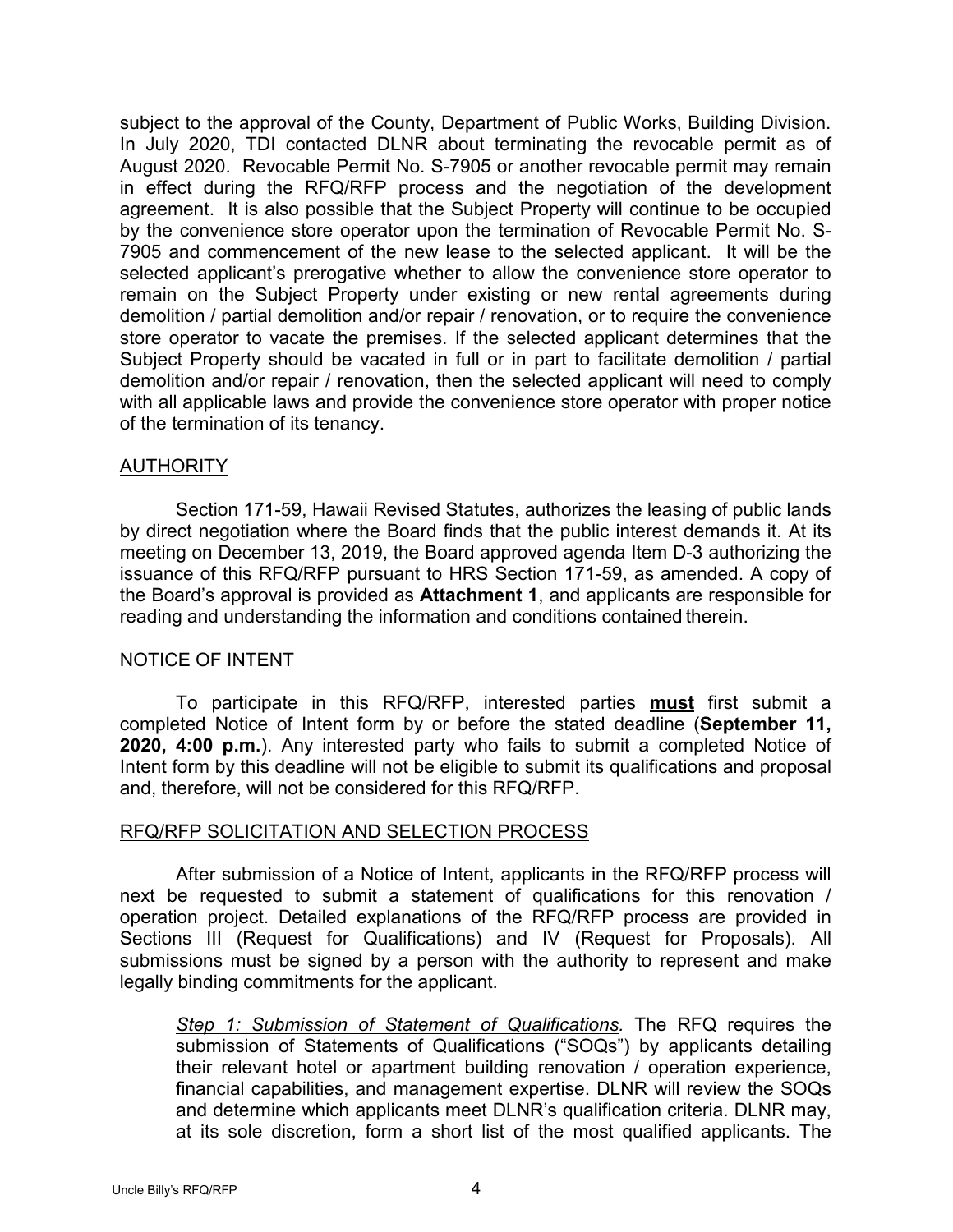qualified applicants (or short list of the most qualified applicants, if applicable, as determined by DLNR in its sole discretion) will then be invited to participate in the proposal process.

*Step 2: Submission of Proposals*. The RFP solicits detailed renovation / operation proposals for the Subject Property from the invited qualified applicants. DLNR will review the proposals and will recommend to the Board the applicant whose proposal best satisfies DLNR's renovation / operation objectives and selection criteria. The Board at a meeting open to the public must approve the recommended applicant and its renovation / operation proposal. If approved by the Board, the selected applicant and DLNR will commence exclusive negotiations of a development agreement and lease. Any amendments or extensions to the development agreement terms or predevelopment approvals (e.g., rights-of-entry for site testing or site preparation) not previously anticipated, may require further Boardapproval.

## DEVELOPMENT AGREEMENT

The development agreement will set forth the terms and conditions under which the selected applicant shall secure, all at its sole expense, all permitting approvals required to complete its proposed renovation / operation of the Subject Property. The development agreement will also set forth specific terms and conditions that must be satisfied by the selected applicant prior to DLNR issuing a lease for the Subject Property and the selected applicant commencing any demolition / partial demolition and/or repair / renovation of the Subject Property.

| <b>Item / Event / Deadline</b>                                                         | <b>Date</b>               | <b>Time</b> |
|----------------------------------------------------------------------------------------|---------------------------|-------------|
| Advertisement of RFQ/RFP                                                               | August 23, 2020           |             |
| <b>Virtual Applicant Briefing</b>                                                      | September 1, 2020         | 10:00 a.m.  |
| <b>Deadline to Submit Notice of Intent</b>                                             | <b>September 11, 2020</b> | 4:00 p.m.   |
| Deadline to Submit Statement of Qualifications                                         | <b>September 30, 2020</b> | 4:00 p.m.   |
| Notify Qualified Applicants of RFP*                                                    | October 15, 2020          |             |
| Deadline to Submit Proposals*                                                          | <b>November 30, 2020</b>  | 4:00 p.m.   |
| Evaluation Committee's Selection of Developer*                                         | December 15, 2020         |             |
| Land Board Approval of Selected Developer* and<br>Negotiation of Development Agreement | January 2021              |             |

#### SIGNIFICANT DATES AND TIMES\*

\*These dates are estimated dates and are subject to change by DLNR in its sole discretion.

#### ISSUING OFFICE AND CONTACT PERSON

This RFQ/RFP is issued by DLNR Land Division. All communications with Land Division pertaining to this RFQ/RFP shall be directed to the Land Division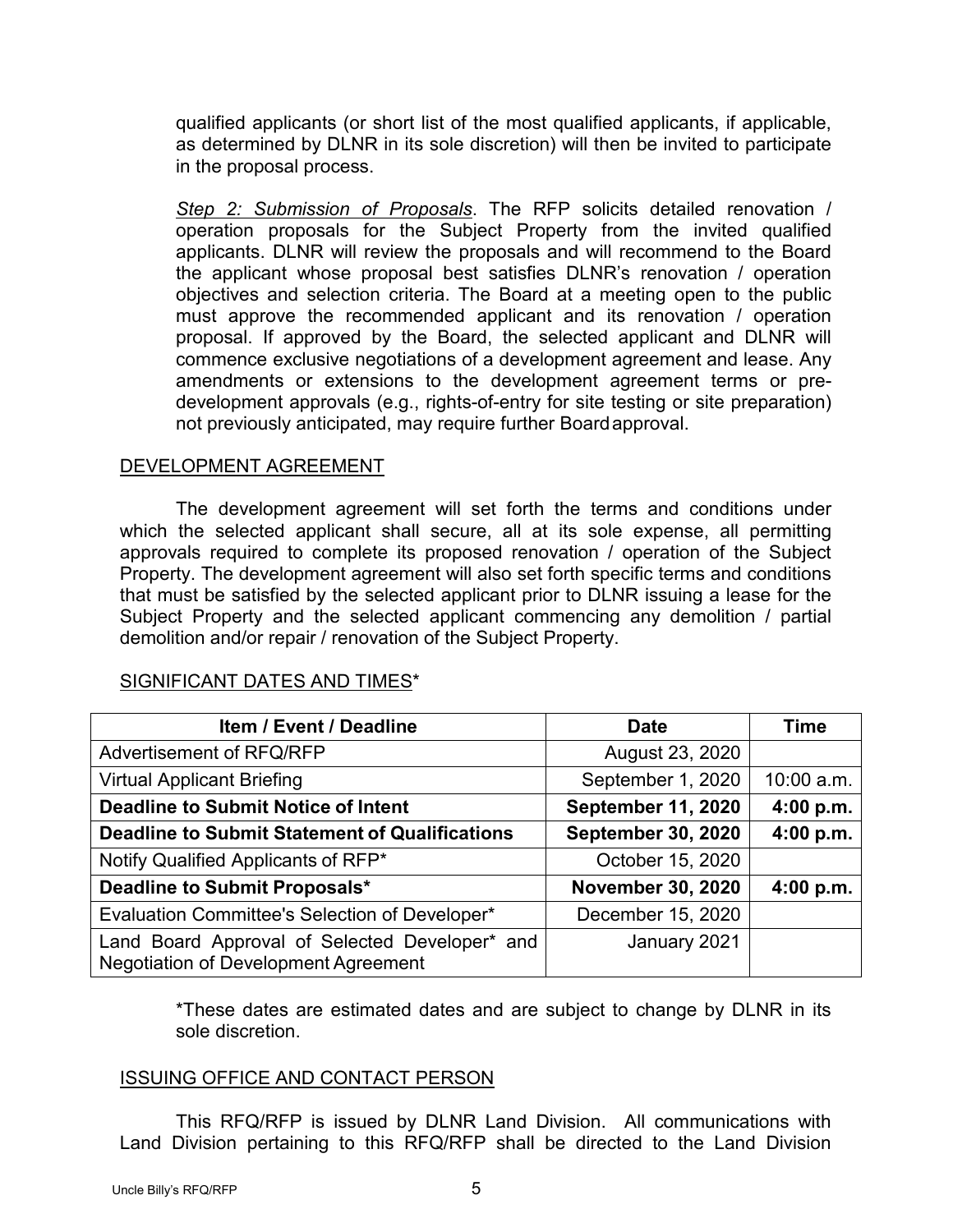Contact Person named below. Any information provided to, or received from, anyone other than the Contact Person shall not be relied upon in connection with this RFQ/RFP.

> Assistant Administrator Kevin Moore Land Division Department of Land and Natural Resources P.O. Box 621 Honolulu, Hawaii 96809 Phone: (808) 587-0426 Facsimile: (808) 312-6357 Email: dlnr.land@hawaii.gov

## REQUEST FOR CLARIFICATION

A prospective applicant may submit a written request for clarification of any aspect of this RFQ/RFP by mail or facsimile transmission to the Land Division Contact Person above prior to the date of the Applicant Briefing (see Significant Dates and Times above). Land Division's written response to written requests for clarification will be made available for review at the Land Division offices and posted on Land Division's website at: [https://dlnr.hawaii.gov/ld/RFQ-RFP-unclebillys.](https://dlnr.hawaii.gov/ld/RFQ-RFP-unclebillys)

Requests for clarification may be verbally requested and verbal answers provided at the discretion of Land Division. However, any such verbal answers shall only be intended as general directions and will not represent the official position of Land Division. To generate an official answer, questions must be submitted in writing pursuant to the directions provided in the prior paragraph.

#### CONFIDENTIAL INFORMATION

If an applicant believes that any portion of a submission or proposal contains information that should be withheld as confidential, the applicant shall request in writing nondisclosure of designated trade secrets or other proprietary data to be held as confidential business information. Such data shall accompany the applicant's submission or proposal, be clearly marked, and shall be readily separable from the submission or proposal in order to facilitate eventual public inspection of the nonconfidential portion of the submission or proposal. The amount of any proposed fees or lease rents to be paid by the applicant to DLNR shall not be considered confidential and shall not be withheld.

DLNR will consult with the Department of the Attorney General and may also consult with the Office of Information Practices to make any necessary determinations of confidentiality in accordance with HRS Chapter 92F. If the applicant's request for confidentiality is denied, such information shall be subject to disclosure as a public record unless the applicant appeals the denial.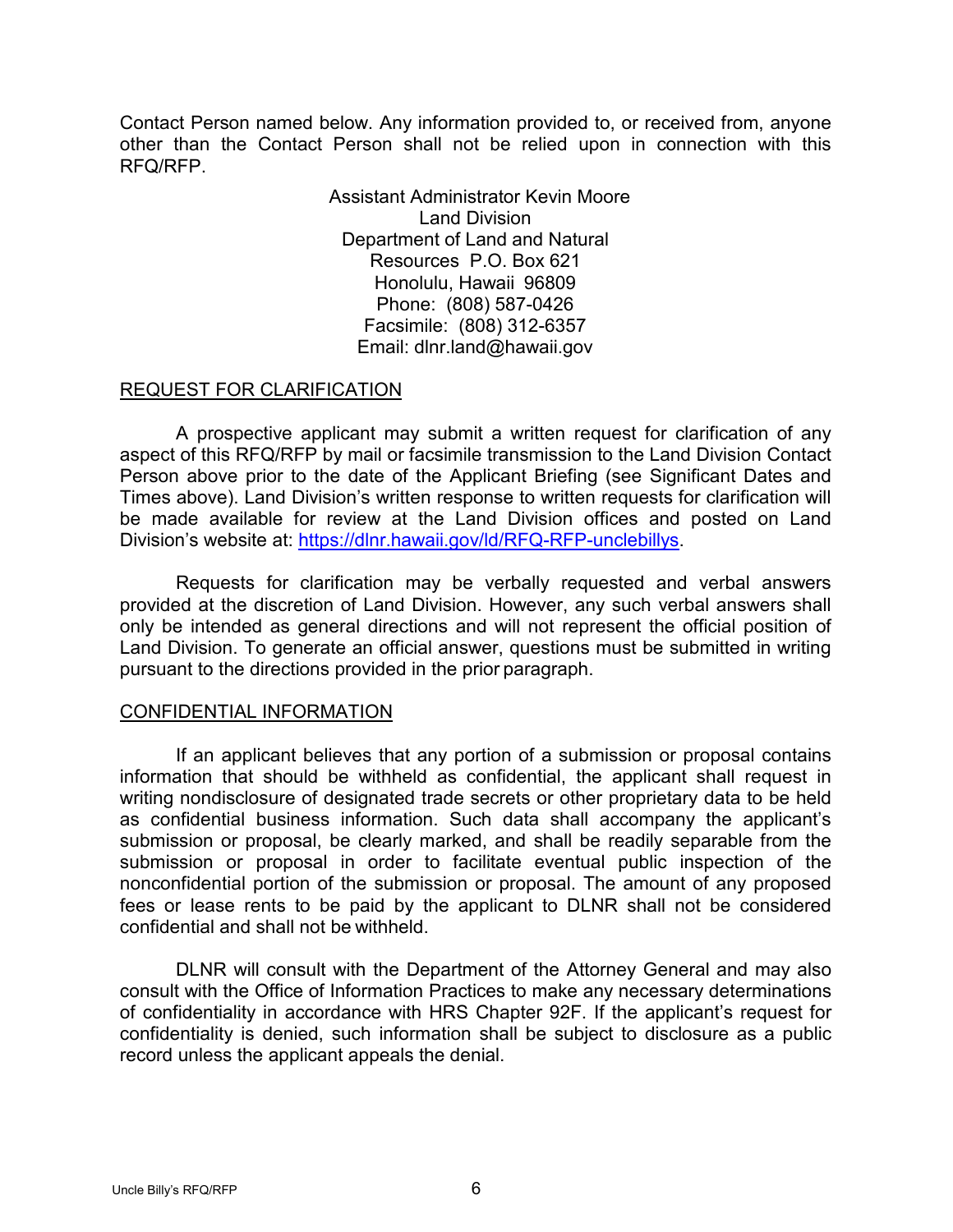## LAND DIVISION OFFICES

Land Division's office addresses are as follows:

Land Division Administration 1151 Punchbowl Street, Room 220 Honolulu, Hawaii 96813 Telephone: (808) 587-0419

Hawaii District Land Office 75 Aupuni Street, Room 204 Hilo, Hawaii 96720 Telephone: (808) 961-9590

Maui District Land Office 130 Mahalani Street Wailuku, Hawaii 96793 Telephone: (808) 984-8103

Kauai District Land Office 3060 Eiwa Street, Room 208 Lihue, Hawaii 96766 Telephone: (808) 274-3491

# **II. DEVELOPMENT OBJECTIVES**

DLNR's objectives for the Subject Property call for the renovation / operation of the existing improvements on the Parcels in a way that promotes and complements the hotel/resort area of Banyan Drive. The renovation / operation will:

- Be undertaken by a qualified private sector lessee who will bear all of the costs of the demolition / partial demolition and/or repair / renovation and operation and will not be subsidized by the State or DLNR.
- Be performed under a leasehold arrangement between DLNR and the selected applicant.
- Restore the Subject Property to its highest and best use to the extent permitted under applicable laws, including but not limited to HRS Chapters 171 and 343.
- Provide a benefit to the community of Banyan Drive, Hilo, and Hawaii Island.
- Maximize the financial returns to the State from the Subject Property in a timely manner.
- Comply with all laws, ordinances, rules, regulations and restrictions applicable to the Subject Property.
- Be economically feasible to the developer/lessee.
- Take into consideration potential sea level rise.

# **III. REQUEST FOR QUALIFICATIONS ("RFQ")**

#### INTRODUCTION

The purpose of this section is to solicit Statements of Qualifications ("SOQs") from potential developers/lessees interested in demolishing / partially demolishing and/or repairing / renovating and operating the Subject Property under a long-term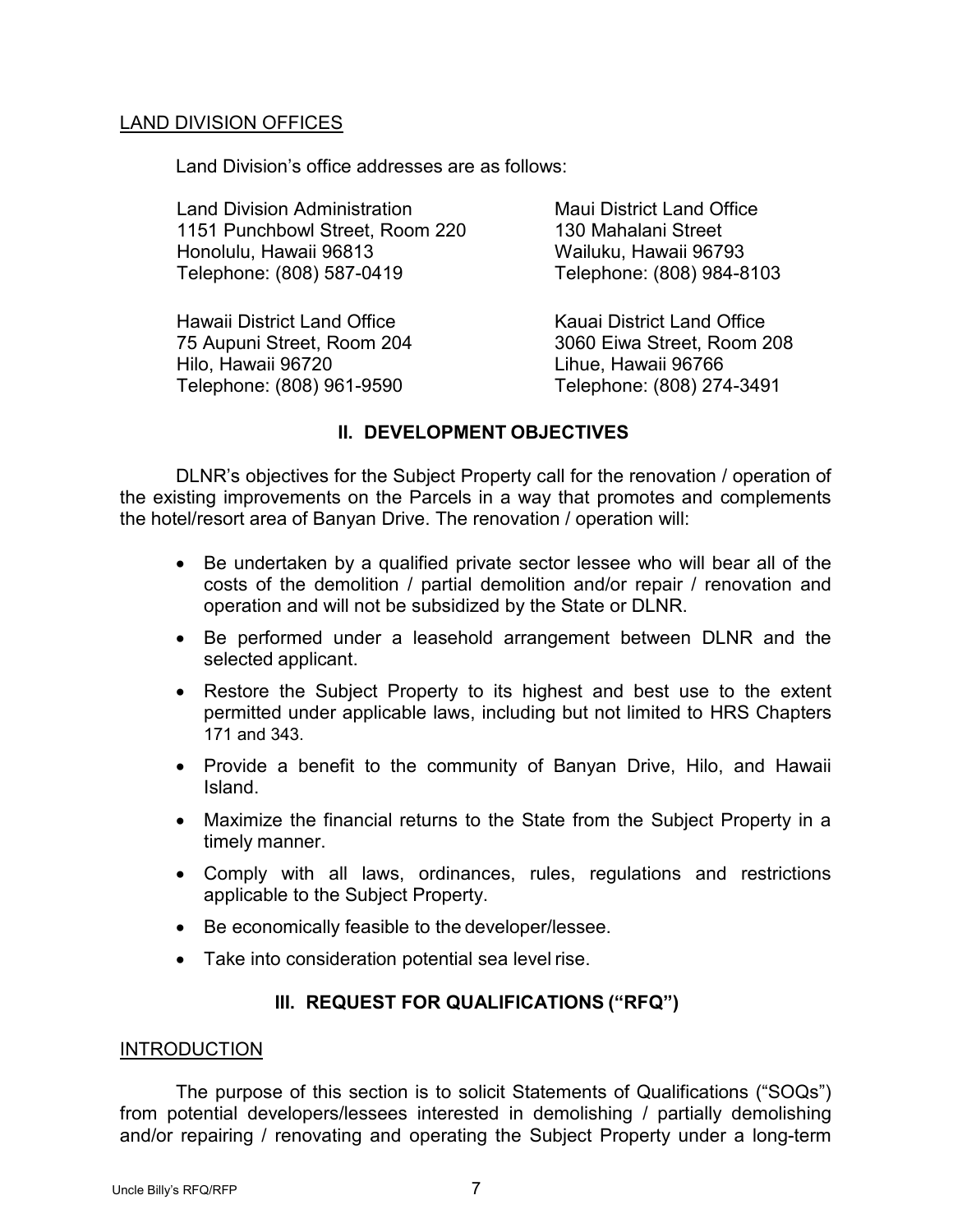lease. DLNR's review and evaluation of the potential developers' or lessees' SOQs will help in ensuring that the selected applicant has the experience, expertise and financial capacity to successfully undertake its proposed renovation / operation of the SubjectProperty.

Applicants assume all risks and will be responsible for the payment of all costs and expenses in connection with the preparation of their respective SOQs, as well as any and all pre-construction and planning costs incurred by the applicant. DLNR assumes no risks or costs associated with any applicant's participation in this portion of the selection process.

#### APPLICANT BRIEFING

There will be a briefing at **10:00 a.m. on September 1, 2020**, to explain DLNR's renovation / operation objectives and the RFQ/RFP process, and answer questions from potential applicants. The briefing will be held virtually by Zoom or other virtual meeting platform. You can obtain the link to the briefing by emailing  $d$ lnr.land@hawaii.gov at least twenty-four (24) hours in advance of the briefing time. Attendance by any prospective applicant is encouraged, but is not required.

## NOTICE OF INTENT

Any party interested in participating in this RFQ/RFP **must** submit a completed Notice of Intent form (see above page of this RFP) to any Land Division office listed in Section I (Introduction) above **by no later than 4:00 p.m. on September 11, 2020**. Any party who fails to submit a completed Notice of Intent by the required deadline will **not** be eligible to submit its qualifications and proposal as required, to participate in this RFP renovation / operation project.

#### SUBMISSION REQUIREMENTS

Each applicant shall submit a Statement of Qualifications ("SOQ"), which shall include the information and materials described below. The SOQ shall be organized in a manner that is consistent with the headings and sequence presented below. Applicants shall submit five (5) hard copies and one electronic copy on a CD of the SOQ.

- 1. Cover Letter. Submit a cover letter on the applicant's letterhead addressed to Land Division and signed by an authorized representative of the applicant.
- 2. Proposed Use of Subject Property. Generally describe the applicant's proposed renovation / operation plan and use of the Subject Property. For example, will the applicant operate the Subject Property as a hotel, an apartment building, or a mix of hotel and apartment use. If applicant proposes a mixed hotel/apartment use, how many units will be designated for transient accommodations and how many will be designated for apartment use? If the applicant intends to contract with a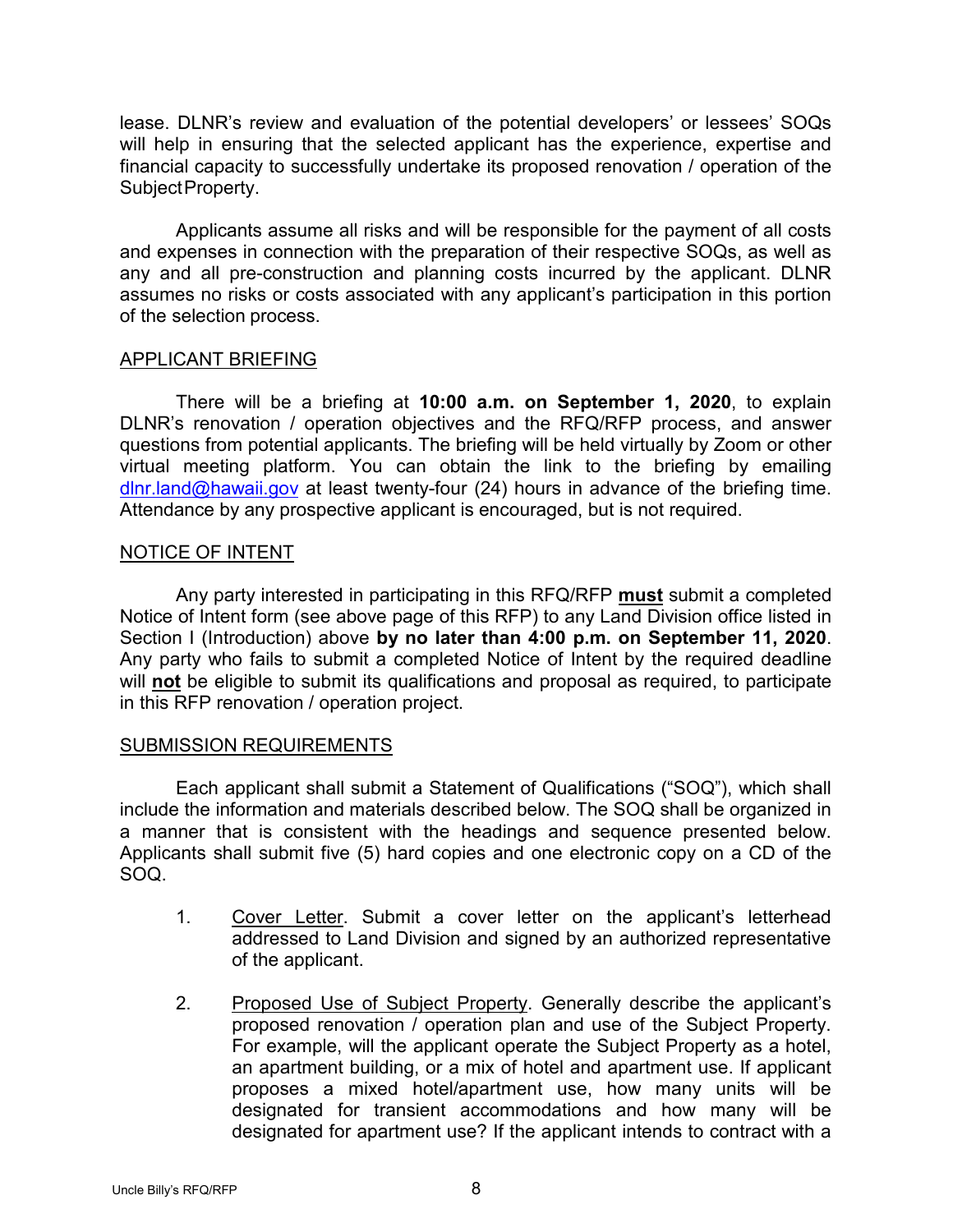hotel operator to manage the hotel, identify the operator. If the applicant intends to contract with a management company to manage the rental of apartment units, identify the management company. Also discuss whether the applicant intends to issue subleases for any portions of the Subject Property (and if so, for what purposes or uses).

The purpose of this requirement is to allow DLNR to evaluate and determine whether the applicant possesses the necessary qualifications (experience, expertise, and financial capacity) to successfully renovate / operate the Subject Property.

Applicants should also be aware that there are certain laws and restrictions governing the leasing of public lands that may apply to the Subject Property, including but not limited to HRS Chapter 171. This RFQ/RFP will therefore require the applicant to indicate that its proposed project complies with all relevant laws governing public lands.

- 3. Applicant Type of Entity and Ownership Interests. Provide the following information about the applicant:
	- a. Name. The legal name of the applicant.
	- b. Type of Entity. Identify the type of entity (e.g., corporation, limited liability company, etc.), and the state or country of organization.
	- c. Owners. Identify all individuals or entities holding a 10% or more ownership interest in the applicant and their respective ownership interests. Provide any additional background information about any of the owners that may support the qualifications of the applicant with respect to this SOQ, including descriptions of any key roles that any of these individuals or entities will play in the applicant's repair, renovation or operation of the Subject Property. Any foreign corporation or business entity must obtain the appropriate certificate of authority to do business in the State of Hawaii.
	- d. Directors/Officers. Identify the directors and officers of the applicant, including names and titles. Provide any additional background information about any of the directors and officers that may support the qualifications of the applicant with respect to this SOQ, including descriptions of key roles that any of these individuals will play in the applicant's renovation / operation of the Subject Property.

**IMPORTANT: The applicant identified in the Notice of Intent must match the information provided above. Additionally, please note that if an applicant is selected through the RFQ/RFP process and the applicant is a partnership, joint venture, limited liability**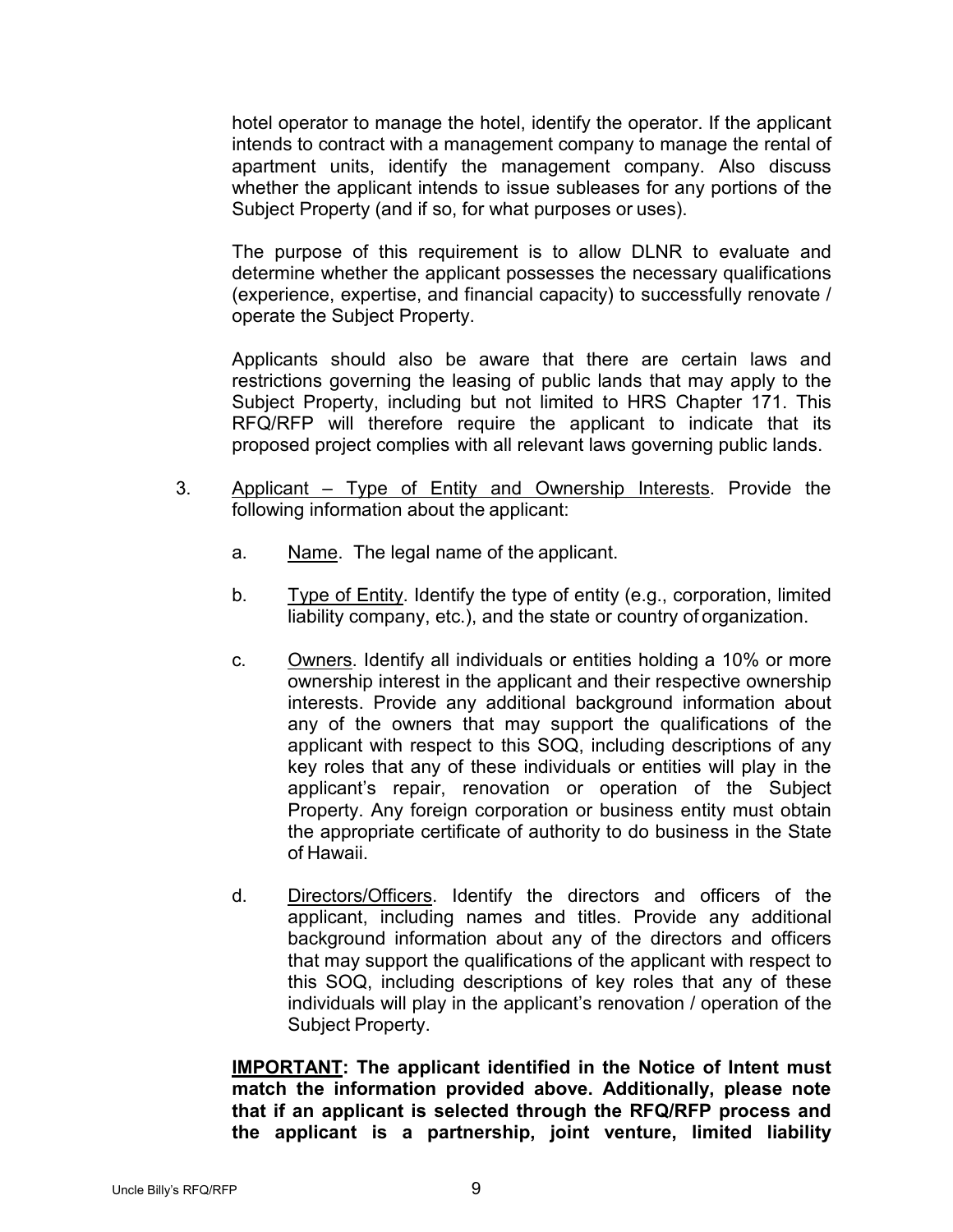**company, or corporation, the sale or transfer of 20% or more of ownership interest, distributional interest, or stocks by dissolution, merger or any other means prior to execution of the development agreement or lease shall be deemed an assignment. Such assignments are subject to the prior written approval of the BLNR.**

4. Development Team. Describe the organization of the applicant and development team, and the role and responsibilities of each member of the development team, including major consultants (e.g., architects, engineers, etc.), joint venture or limited partners, and legal counsel. Include members that may be added to the development team in the future to fund, renovate or manage the project, and describe the arrangement or commitment, if any, between the applicant and the projected future development team members. Provide an organizational chart and the names, titles, and contact information of the principals of each member of the development team.

Describe any previous experiences of the development team and/or development team members working together on other/previous projects.

- 5. Experience. For each member of the development team (including the applicant), describe previous experience with projects similar in type, use, size, and scope to the applicant's proposed renovation / operation of the Subject Property. For each such project, provide thefollowing:
	- a. Project Description. Describe the project, including location, address, photographs, project size, land uses, facilities, commencement and completion dates, etc.
	- b. Roles/Responsibilities. Describe the role(s) of the development team member(s) with respect to the project. For example, describe any predevelopment roles (e.g., conducting due diligence, community outreach, planning, obtaining land use entitlements/approvals, etc.); development roles (financing, design, permitting, construction); and management/operational roles (e.g., leasing, project management/maintenance, etc.)
	- c. Cost/Financing. Provide total construction costs for the project, and describe the financing/funding, including the source, amount, and current status.
	- d. Current Status. Describe the current status of the project, including (if applicable) the development team's involvement with the project; current ownership and management of the project; and current uses, occupancy rates, tenants, operating revenues, profits/losses, etc.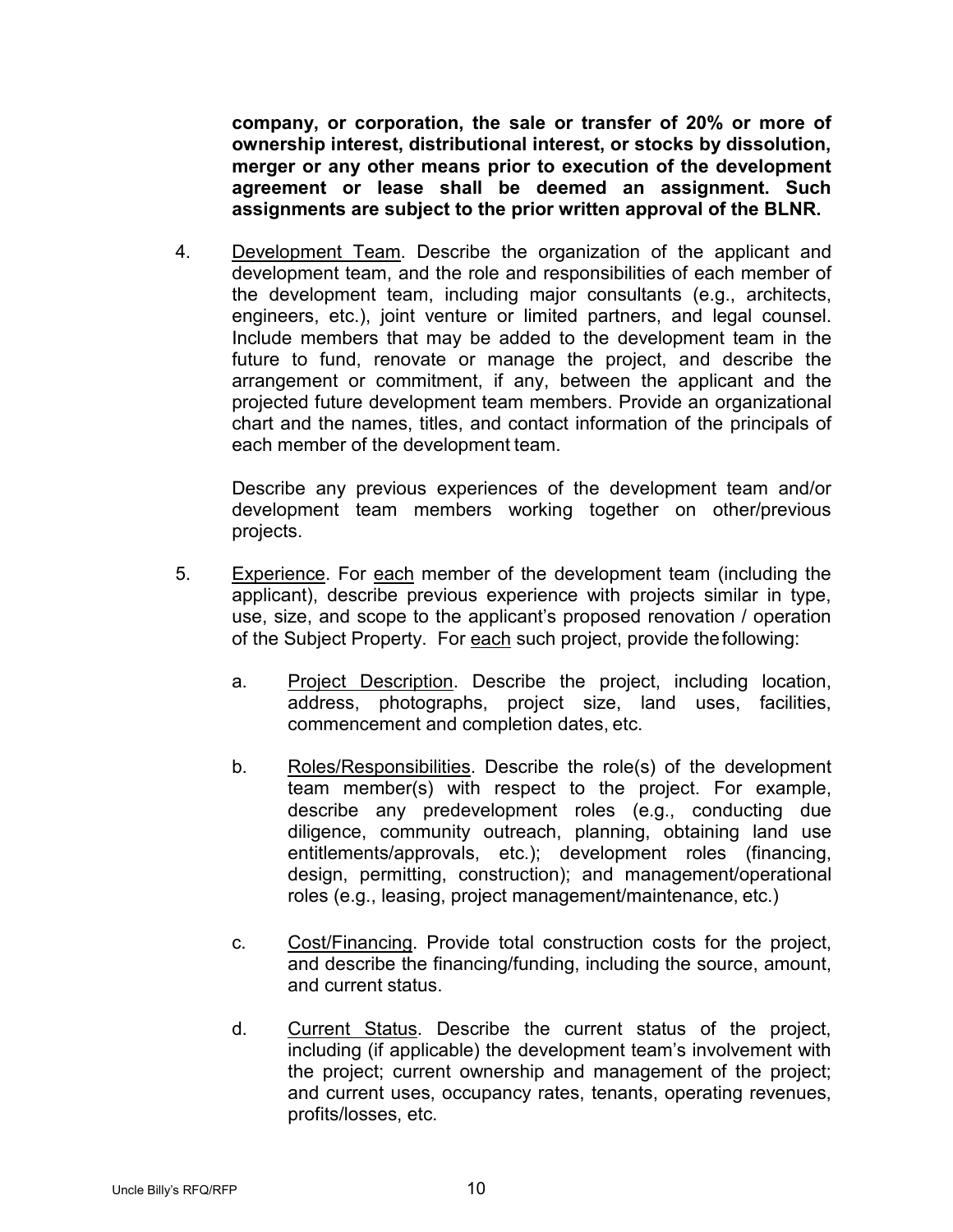- 6. Other Applicable Experience. Describe any other experience that may be appropriate to establish the applicant's qualifications. Describe any past or current lease(s) of State lands awarded to the applicant's owners, directors and/or officers, including any delinquencies or prior defaults on any such lease(s). Applicants should register with Hawaii Compliance Express (HCE) and have updated state tax clearances. See also HRS Section 171-13.
- 7. Financial Capacity and Credit History. Provide satisfactory evidence to support the financial ability of the applicant to repair, renovate and operate the Subject Property. Such evidence should include evidence of applicant's past or current debt or equity financing (such as letters from past or current lenders or financing sources confirming the amounts financed, repayment terms, and repayment status), applicant's financial statements for the past three fiscal years, current credit report(s), and evidence of capital resources or financing commitments. Describe any loan or lease defaults, bankruptcies, judgments, or any litigation or other disputes that may potentially have an adverse effect on the applicant's current financial capability. A personal guarantee (or personal guarantees) will be required upon issuance of a lease.
- 8. Other Information. Provide any other information regarding the applicant, the development team, or its members that may be pertinent to establishing the applicant's qualifications.
- 9. References. Provide references (including name, title, address, email address phone number) whom DLNR may contact to confirm the applicant's and development team members' qualifications and any of the information provided in the SOQ.

# SOQ SUBMISSION DEADLINE

Statements of Qualifications must be delivered to any of the Land Division offices listed in Section I (Introduction) above by no later than **4:00 p.m. on September 30, 2020**. Except for additional information requested by DLNR, any information submitted after this deadline, including any changes or modifications to the SOQ, will not be considered.

# EVALUATION OF QUALIFICATIONS

1. Preliminary Review. DLNR staff will conduct a preliminary review of the SOQs for adequacy and completeness. If any SOQ is incomplete, DLNR staff may, in its sole discretion, disqualify the applicant and its SOQ from further review and consideration. Notwithstanding the foregoing, DLNR reserves the right to waive any defects in any SOQ and may permit the timely correction of errors contained in it. DLNR may also ask an applicant for clarification of the information submitted or for additional information/materials to assist DLNR or the evaluation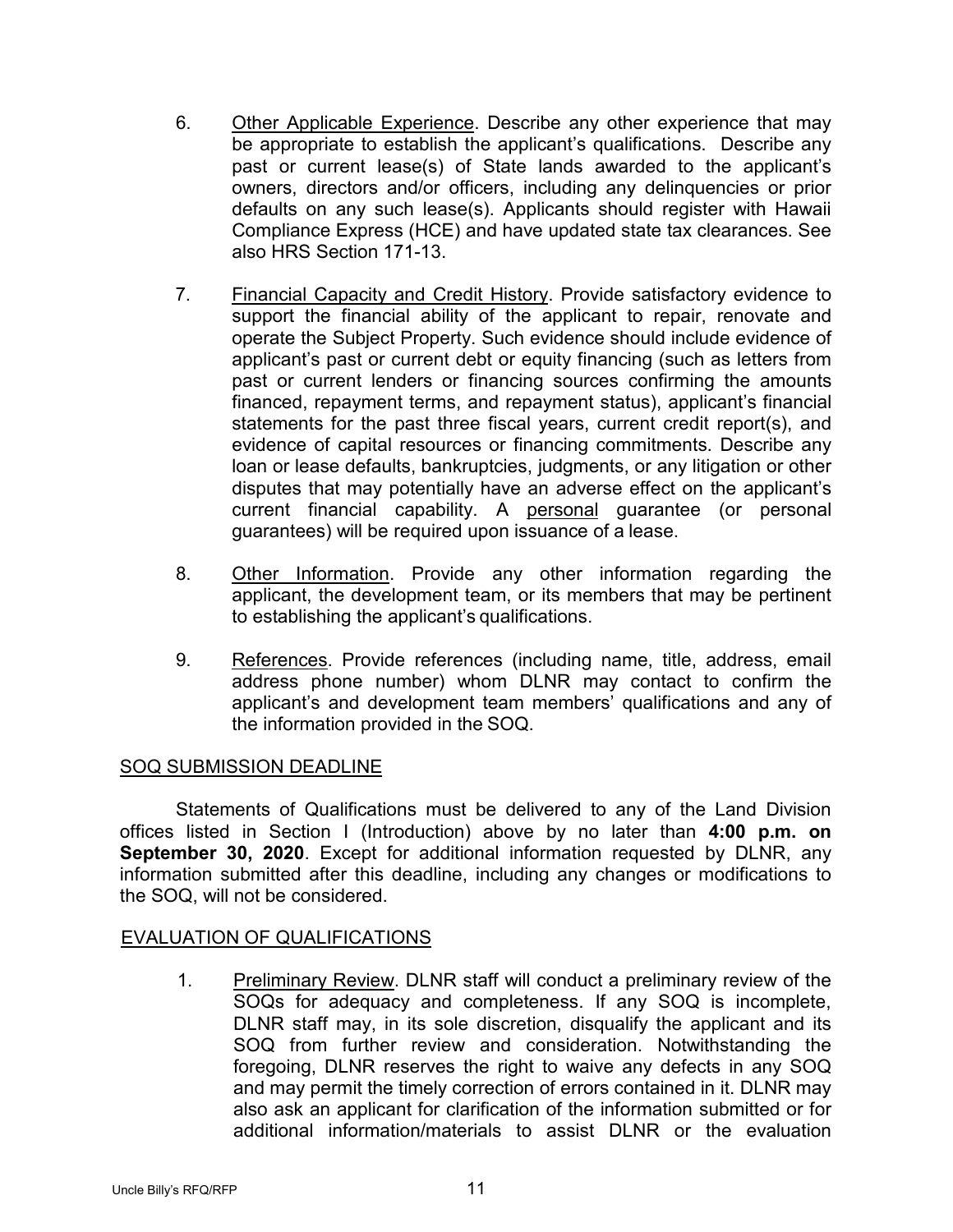committee in its review/evaluation of the applicant's SOQ.

2. Substantive Review. The SOQs that are determined to be adequate and complete in the preliminary review shall thereafter undergo a substantive review by an evaluation committee selected by DLNR.

DLNR may ask any applicant for clarification of the information submitted or for additional information/materials to assist DLNR or the evaluation committee in its review/evaluation of the applicant's SOQ. DLNR or the evaluation committee may also conduct interviews of any of the applicants and/or members of the applicants' development teams.

DLNR will review the SOQs and determine which applicants meet the qualification criteria below. DLNR may, at its sole discretion, form a short list of the most qualified applicants. The qualified applicants (or short list of the most qualified applicants, if applicable), will then be invited to participate in the RFP process by submitting their renovation / operation proposals in accordance with Section IV (Request for Proposals) of this RFQ/RFP.[1](#page-17-0)

- a. Qualification Criteria. DLNR or the evaluation committee shall evaluate the applicants' qualifications based on the following criteria:
	- Successful real estate development or renovation experience relevant to the applicant's proposed renovation / operation of the Subject Property, including experience in community outreach and in obtaining land use entitlements and government approvals/permits.
	- **Real estate management experience (including hotel** operation or apartment management, if applicable) relevant to the applicant's proposed use of the Subject Property.
	- Financial capacity to fund the renovation of the Subject Property and the applicant's proposed operations.
	- **Creditworthiness and past experience in leasing private and** public lands.
- b. Notification of Qualification. All applicants will be notified of the qualification determination.
- c. Review and Appeal Rights. Pursuant to HRS Section 171- 59(a)(3), within twenty (20) days of an applicant's receipt of

<span id="page-17-0"></span> <sup>1</sup> If there is only one qualified applicant, DLNR may, in its sole discretion, waive certain RFP submission requirements.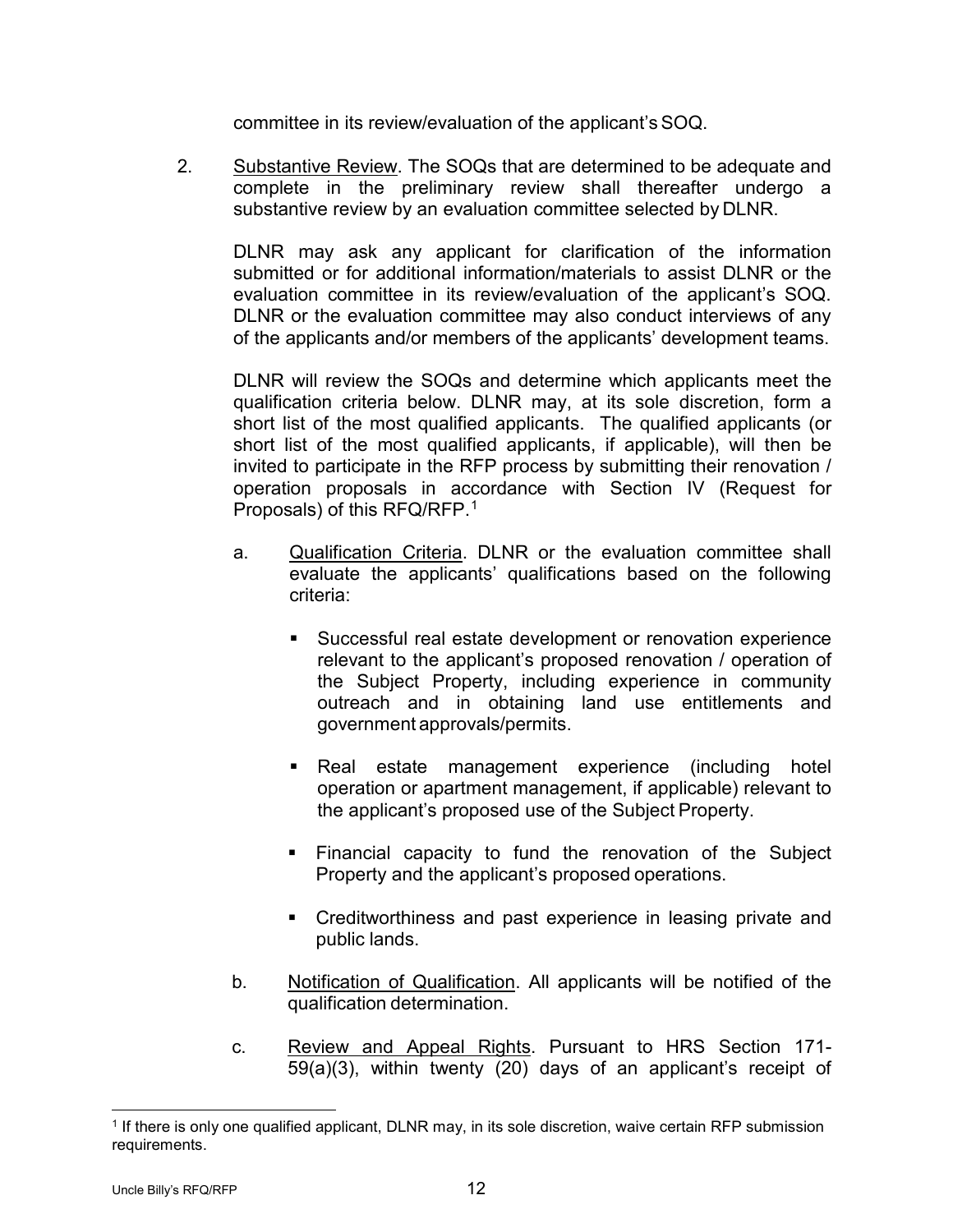notification of the determination, any applicant may notify the Board in writing requesting the applicant be allowed to examine the basis for the determination to ascertain whether or not the conditions and criteria established by the Board were followed. If written notice is not provided by the applicant within twenty (20) days of the receipt of notification of determination, the applicant shall be barred from proceeding to seek legal remedy for any alleged failure of the Board to follow the conditions and criteria.

## **IV. REQUEST FOR PROPOSALS ("RFP")**

#### INTRODUCTION

If DLNR determines that more than one applicant is qualified, DLNR will invite the qualified applicants (or the short list of the most qualified applicants), to submit their respective repair and renovation proposals in accordance with this Section IV (Request for Proposals).

DLNR, through its evaluation committee, will evaluate the renovation / operation proposals and select the applicant whose proposal best satisfies DLNR's objectives and selection criteria. DLNR staff will then request the Board's approval of the selected applicant and the selected applicant's proposal. Upon the Board's approval, DLNR will commence exclusive negotiations with the selected applicant of the development agreement and potential lease (see Section V – Exclusive Negotiations/Development Agreement for additional details regarding the development agreement).

Applicants assume all risks and are responsible for the payment of all costs and expenses in connection with the preparation of their respective submissions/responses to this RFP, as well as any and all pre-construction and planning costs incurred by the applicant. DLNR assumes no risks or costs associated with any applicant's participation in this RFP.

#### APPLICANT BRIEFING

DLNR may, but shall not be required to, hold a briefing to explain this portion of the RFP and to answer questions from the applicants. DLNR will notify all qualified applicants of any such briefing.

#### SOQ & RFP SUBMISSION REQUIREMENTS

Each qualified applicant shall submit a renovation / operation proposal, which proposal shall include: (1) a demolition / partial demolition and/or repair / renovation plan; (2) an economic proposal; and (3) a business plan. The renovation / operation proposal shall include the information and materials requested below and shall be organized in a manner that is consistent with the headings and sequence presented below. Applicants shall each submit five (5) hard copies and one electronic copy on a CD of their renovation / operation proposals.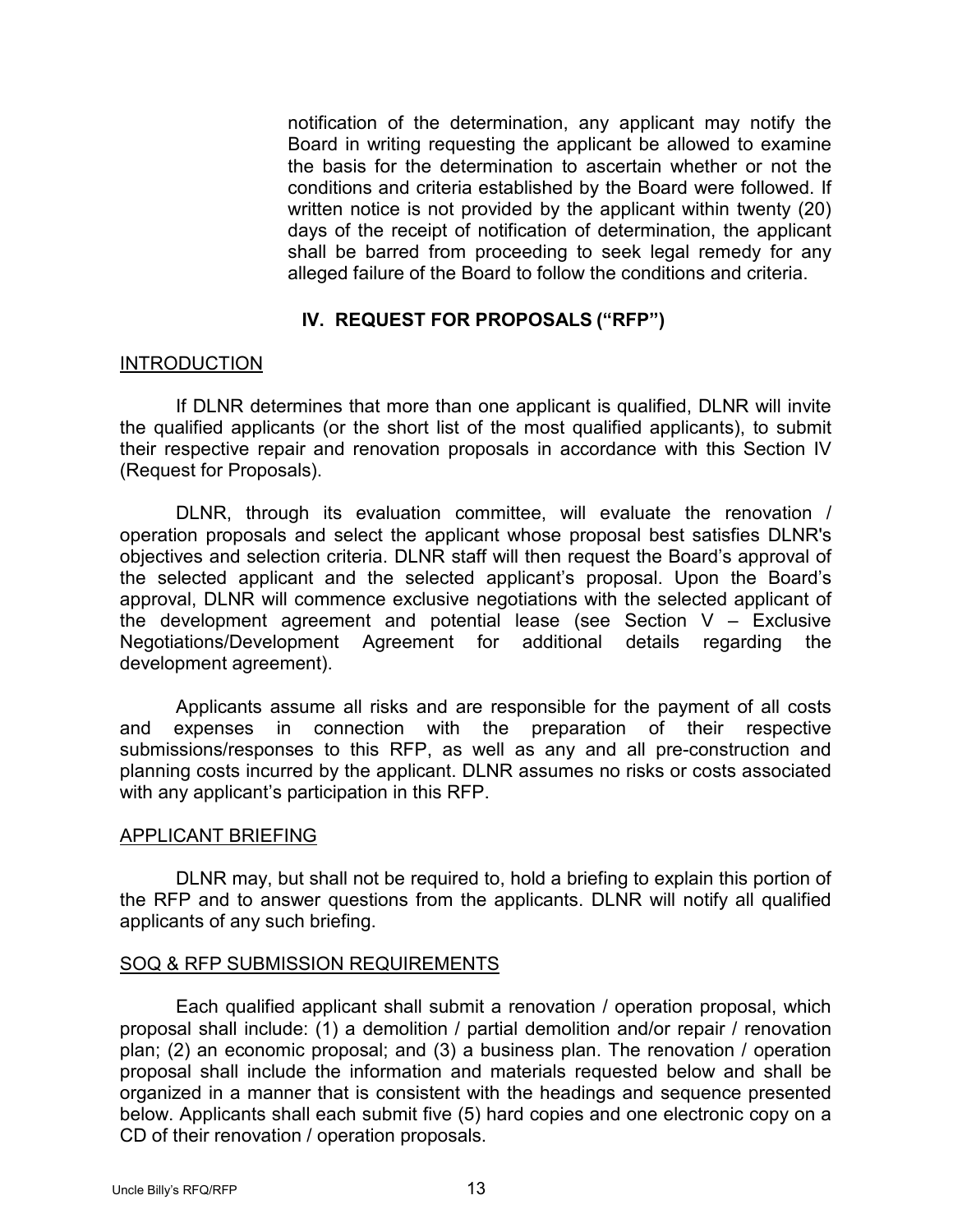- 1. Cover Letter. Submit a cover letter on the applicant's letterhead addressed to DLNR Land Division and signed by an authorized representative of the applicant.
- 2. Executive Summary. Provide an executive summary of the critical aspects of the applicant's renovation / operation proposal.
- 3. Demolition / Partial Demolition and/or Repair / Renovation and Operation Plan. Provide the applicant's renovation / operation plan for the Subject Property. The renovation / operation plan **must** address all health, safety and welfare issues identified in the SSFM Report, Erskine Report, County Department of Public Works, Building Division NOV, and County Fire Inspection Record. The renovation / operation plan must also include the following plans, information, and details:
	- a. Site Plan. Provide a conceptual site plan showing the building elevations and floor plan of each as demolished / partially demolished and/or repaired / renovated, and the uses provided for (provide three full size copies, 1"= 20' scale; and 5 half-size copies).
	- b. Narrative Description. Provide a narrative description of the renovation / operation proposal, including but not limited to the following:
		- i. Descriptions of the proposed project and proposed uses;
		- ii. An outline of the renovation / operation program and phases;
		- iii. Statements indicating how the renovation / operation plan satisfies DLNR's demolition / partial demolition and/or repair / renovation and operation objectives;
		- iv. Descriptions of the benefits to be realized by the State and the Banyan Drive community as a result of the proposed project;
		- v. Any other pertinent information regarding the renovation / operation plan.
	- c. Special Management Area. Explain how the proposed project and uses are consistent with the County's requirements and restrictions for the Special Management Area.
	- d. Proposed Design Standards. Provide the proposed design standards for the project, describing the character of the project, and other design features such as lighting, landscaping, signage, etc. If applicable, describe how the project will incorporate smart growth and green development principles.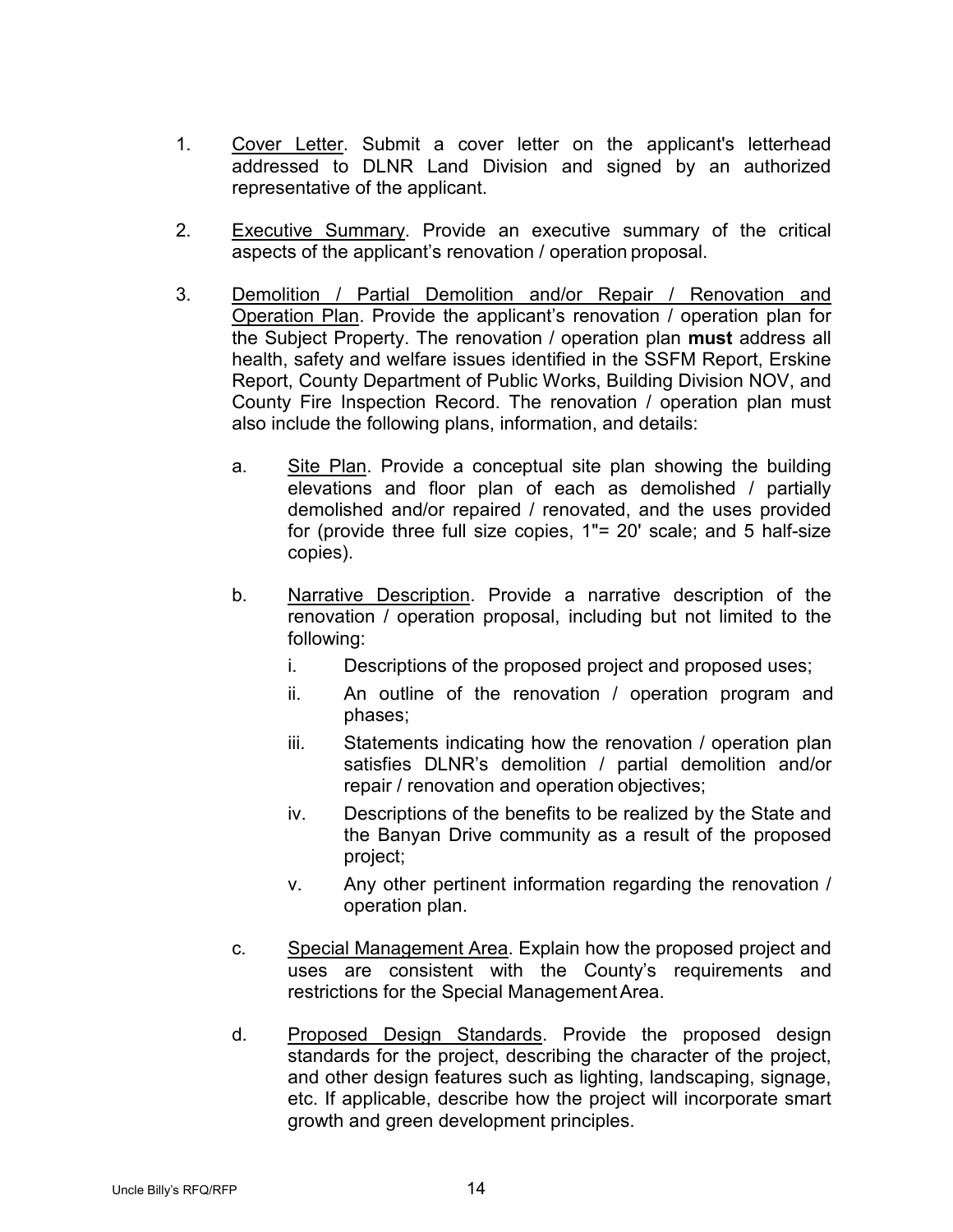- e. Phasing Plan. If the proposed project will be implemented in phases, provide renderings of the proposed development phases and estimated time periods for each phase.
- f. Protection of Shoreline Areas and Coastal Waters. Describe how the renovation / operation proposal will preserve and protect the shoreline areas (including protecting public access to the shoreline) and coastal waters.
- g. **Illustrations & Other Information**. Provide any other information, plans, illustrations, and/or renderings that would assist DLNR in visualizing the proposed project.
- h. Community Benefits. Describe any additional benefits arising from and unique to applicant's proposed use of the Subject Property that will benefit the community of Banyan Drive, Hilo, and Hawaii Island.
- i. Changes/differences from SOQ Response. If the renovation / operation plan provides for demolition / partial demolition and/or repairs / renovations or operations that differ from those described in response to the SOQ portion of this RFQ/RFP, the applicant must explain the reason for the differences. The applicant shall also provide additional information to evidence the applicant's qualifications (e.g., experience and expertise) regarding the revised renovation / operation plan. The information to be provided shall be similar to the type and level of detail provided in the SOQ response.

If the evaluation committee, in its sole discretion and in the best interest of the State, determines that the applicant does not possess the necessary experience with respect to such revised renovation / operation plan, DLNR may deem the applicant unqualified to participate in the RFP process or may take such factors into consideration in evaluating the applicant's proposal.

- 4. Economic Proposal. Provide applicant's economic proposal, which shall detail the fees and lease rents the applicant proposes to pay to DLNR, and shall include, at a minimum, the following:
	- a. Annual Minimum Lease Rent. Provide the annual minimum lease rent the applicant proposes to pay for the Subject Property for the first thirty (30) years of the lease (see step-up format below), including any proposed percentage lease rents or other revenue sharing proposal. Lease rents for any selected proposal shall be no less than fair market value.

#### Annual Minimum Rents **Period**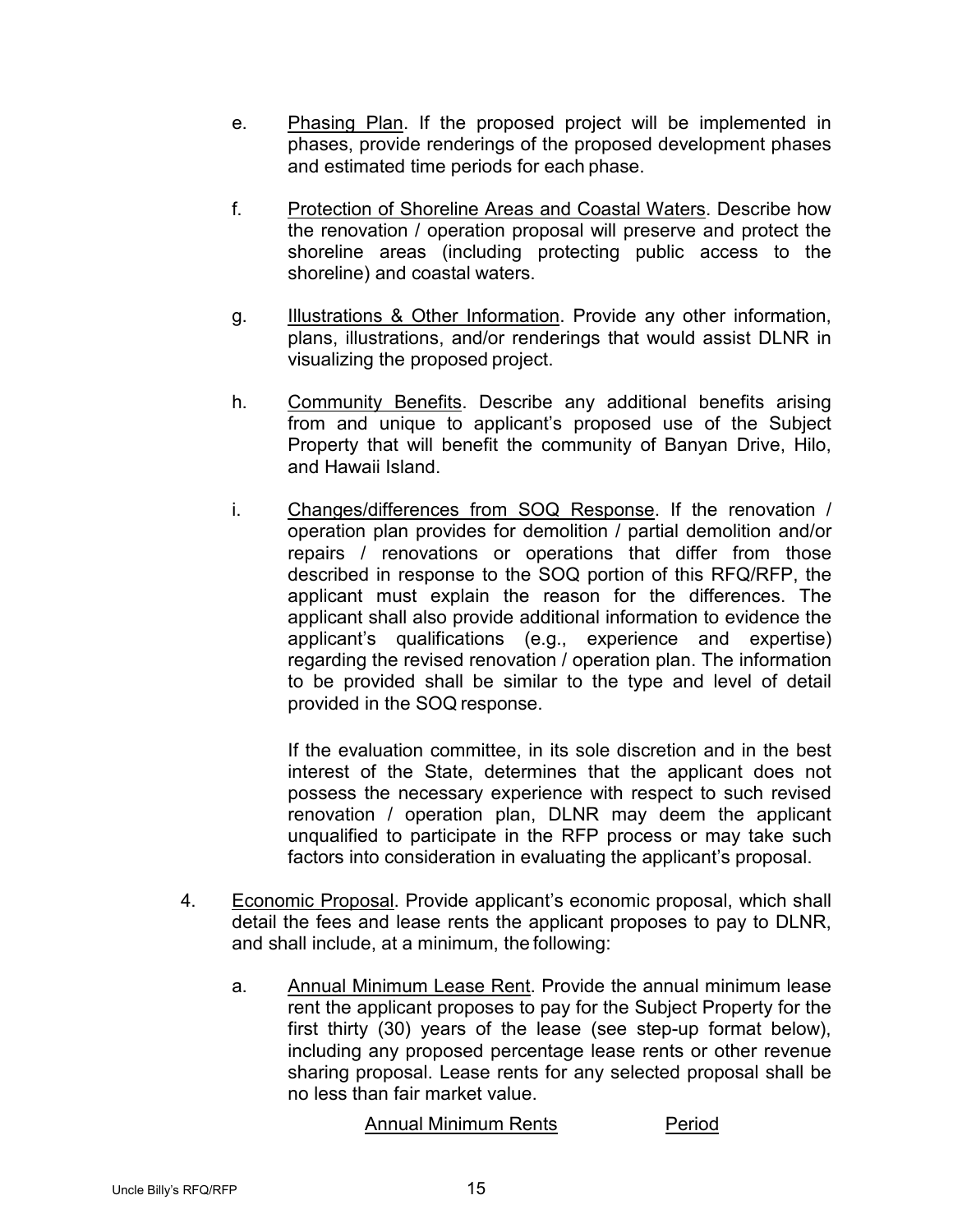| \$<br>per Annum | Years 1-10         |
|-----------------|--------------------|
| \$<br>per Annum | <b>Years 11-20</b> |
| \$<br>per Annum | <b>Years 21-30</b> |

The annual minimum lease rents will be reopened after the first 30 years and every ten (10) years thereafter.

DLNR will procure an independent appraiser to review the proposed annual minimum lease rent and other information submitted by applicants in response to the RFP to determine whether the applicants' proposed annual minimum lease rent qualifies as fair market rent. If any applicant's proposed annual minimum lease rent is determined to be lower than fair market rent, DLNR will ask the applicant to increase its proposed annual minimum lease rent to fair market rent in order to be further considered under the RFP review process. Any applicant who declines to include fair market rent as determined by DLNR's independent appraiser for applicant's proposal shall be disqualified from further consideration under the RFP.

- b. Lease Terms and Conditions. Describe the proposed commencement of the lease in relation to the applicant's proposed renovation / operation schedule. Identify which events must occur prior to commencement of the lease and which events must be preceded by the execution of the lease. Describe any other critical lease terms and conditions, and the applicant's rationale for such terms and conditions.
- c. Lease Rent Waiver. Describe any proposed lease rent waiver requested, bearing in mind that the statutory maximum allowed under Chapter 171, HRS, is one year's rent. See HRS Section 171-6(7).
- d. Other. Provide any other proposed lease terms that the applicant believes are both feasible and appropriate for the applicant's proposal.
- 5. Business Plan. Provide the applicant's business plan for the proposed renovation / operation of the Subject Property. The business plan must specify all of the major elements necessary to implement the applicant's renovation / operation plan and should be described to a level of detail appropriate for preliminary funding commitments.

The business plan should include, at a minimum, the following:

a. Demolition / Partial Demolition and/or Repair / Renovation Schedule. Provide an outline of the proposed project schedule and project phasing (including a timeline with realistic start and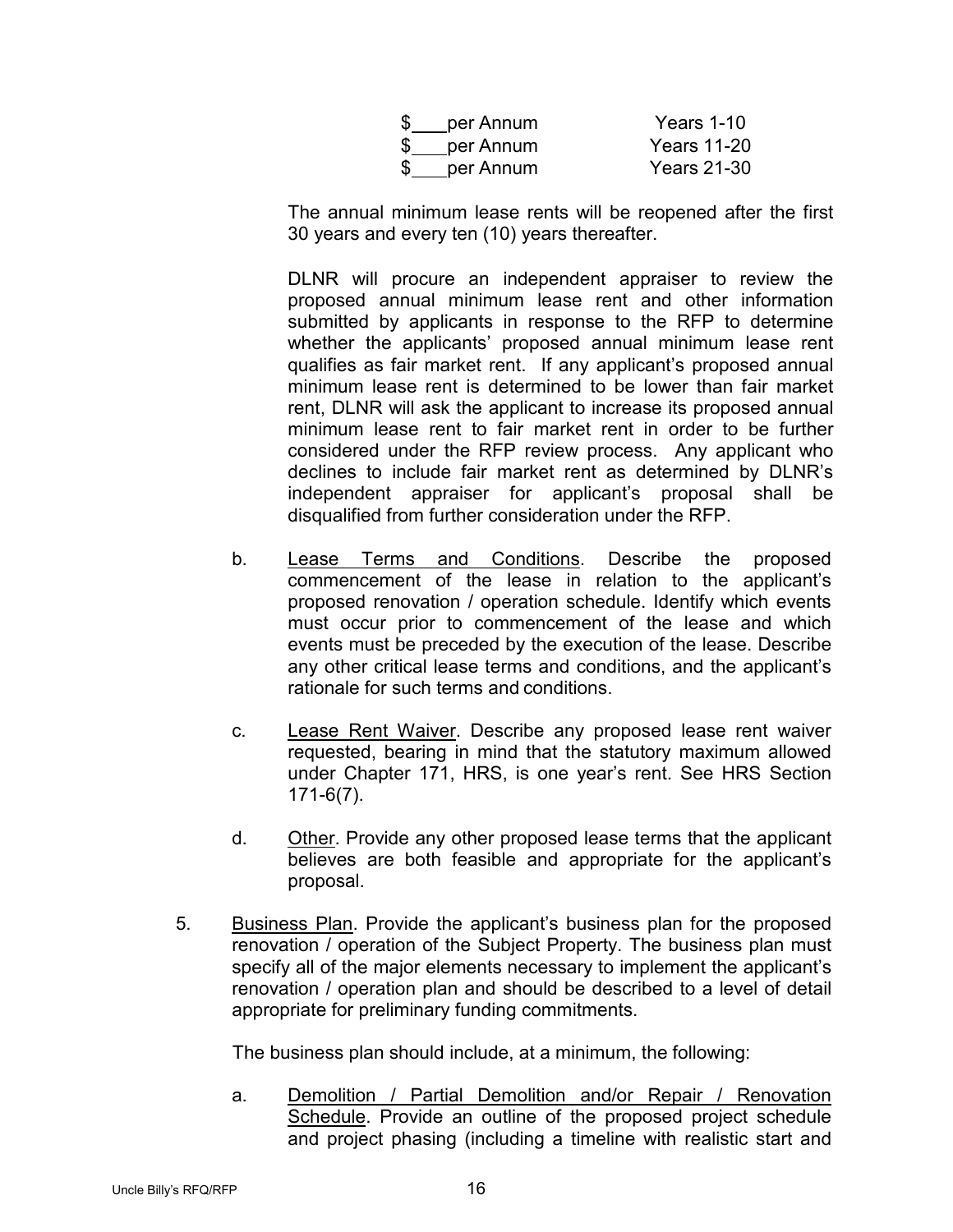completion dates), and highlight any events (including government land use entitlements/approvals/permits) that are critical to the timely completion of the project.

The project schedule should include a separate timetable for the pre-renovation / operation activities (i.e., the activities that must occur prior to issuance of the lease, such as due diligence, obtaining land use entitlements/permits/approvals, etc.), and a timetable for the project activities. If the project is to be completed in phases, provide estimated timetables for each phase.

- b. Land Use Entitlements and Approvals/Permits. Provide a comprehensive list of all land use entitlements and government approvals and permits required to complete the project and a projected timeline for obtaining all such entitlements/approvals/ permits. Indicate which entitlements/approvals/permits must be obtained prior to the applicant commencing any demolition / partial demolition and/or repair / renovation work of the Subject Property.
- c. Project Cost Estimates. Provide cost estimates for the entire project and also broken down for each phase of the project. Construction cost estimates should include all hard and soft costs, and account for cost escalations. The cost estimates should be itemized by categories such as but not limited to, building demolition / partial demolition and/or repair / renovation costs, consultant fees, design fees, entitlement and permitting fees, landscaping, financing costs, marketing and sales costs, operating costs, profits, insurance, bonds, etc.
- d. Financial Pro Forma. Provide pro forma financial projections for the entire project and also broken down for each phase of the project components, including cash flow and operating income/expense projections for the pre-construction stage and for the construction stage (until completion of all repairs and renovations). The pro forma projections should also clearly show gross revenues, operating expenses, vacancies, reserves, debt service, net operating income, profits, and total projected lease payments (base and percentage) to DLNR.

Where subleases are anticipated, provide estimates of subtenant rentals and master lessee operating expenses. The projections should also show projected lease rent payments to DLNR and any proposed rental waivers.

e. Market and Financial Feasibility Analysis. Provide a market and financial feasibility analysis for the proposed project. Analyses of market support for the renovation / operation of the Subject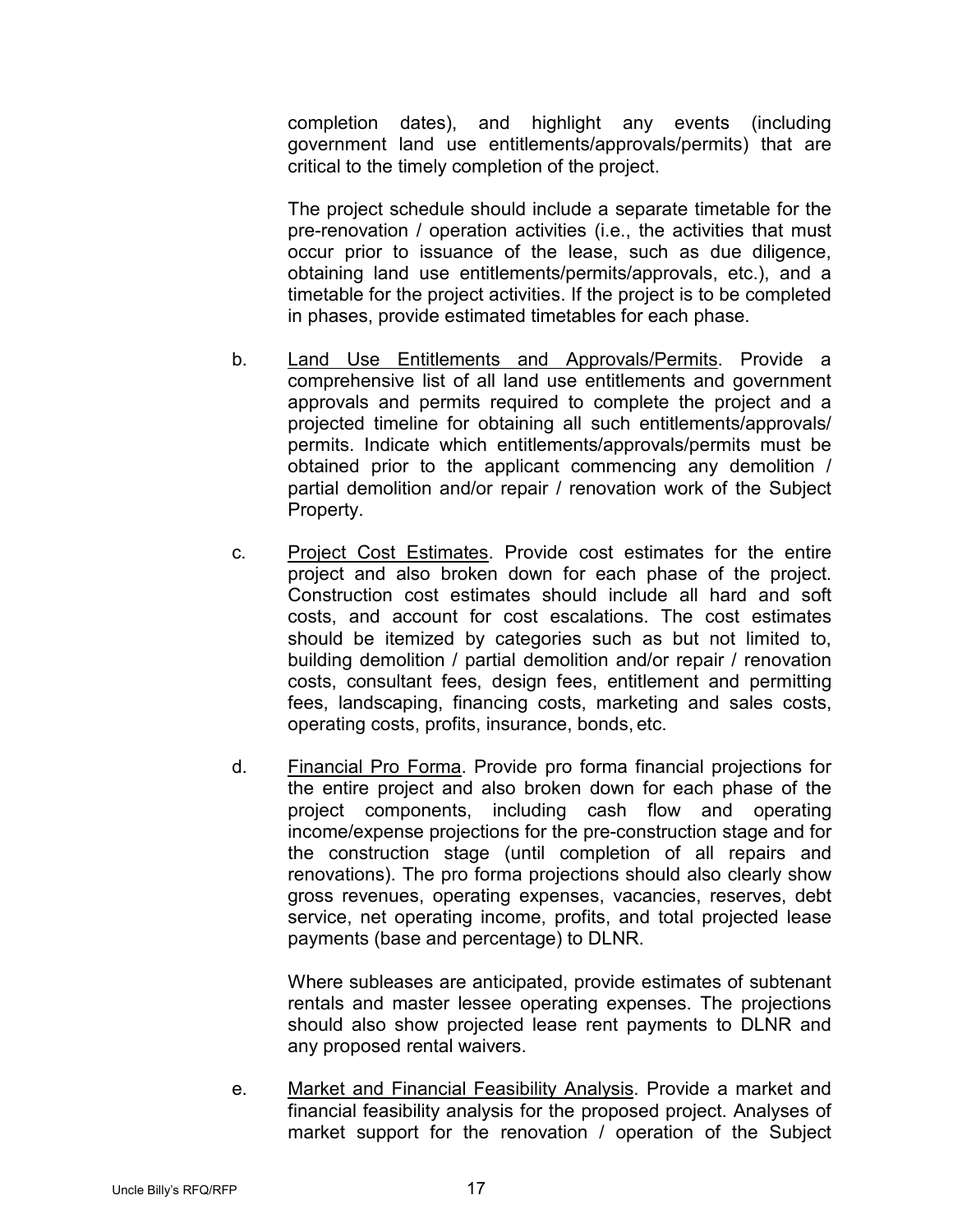Property, proposed handling of sublessee lease rents, absorption/occupancy timetable, and key assumptions used in financial projections and pro formas should be included.

f. Financing Strategy and Preliminary Commitments. Describe the applicant's proposed financing plan for the project. Describe, to the extent possible, the applicant's estimates of equity requirements and construction and takeout financing, and the applicant's proposed source of funds.

Provide examples of financial approaches and lenders used for other projects renovated or developed by the applicant.

Provide letters from previous or current lenders and/or equity partners describing their prior or existing financing arrangements with the applicant.

If applicant is an entity, its principal(s) will be required to provide personal guarantee(s) for the project.

- g. Marketing and Leasing Plan. Provide a marketing and leasing plan that shows how the applicant intends to implement the proposed project. Provide evidence of other projects renovated or developed by the applicant that successfully utilized a similar marketing and leasing plan.
- h. Method of Operation. Describe the proposed method of operation for the project. Explain the applicant's role in management of the project.

# RFP SUBMISSION DEADLINE

Renovation / operation proposals must be delivered to any of the DLNR offices listed in Section I (Introduction) above by no later than **4:00 p.m. on November 30, 2020**; provided, however that this deadline is subject to change in DLNR's sole discretion and in the best interest of the State. Except for information requested by DLNR, information submitted after the submission deadline, including modifications to the applicant's proposal, will not be considered.

Proposals from the applicants not selected by DLNR for exclusive negotiations shall automatically expire upon the execution of the development agreement (unless withdrawn in writing earlier by the applicant) and returned to the applicants or be made available for pickup by the applicants.

# EVALUATION PROCEDURES

1. Preliminary Review. Upon receipt of a repair and renovation / operation proposal, DLNR staff will conduct a preliminary review of the submitted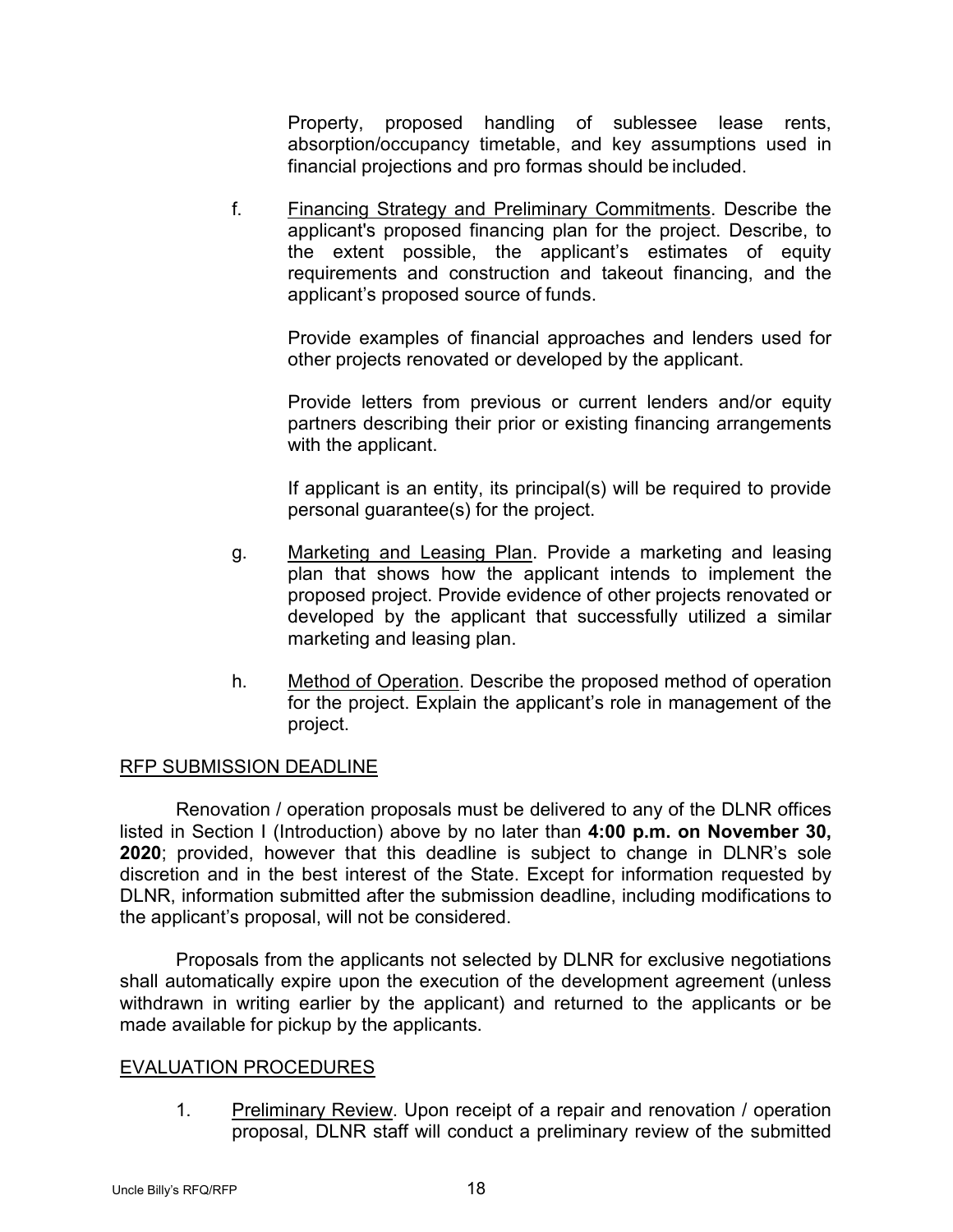information for adequacy and completeness. If the submitted information is incomplete, DLNR staff may, in its sole discretion, disqualify the applicant from consideration. However, DLNR reserves the right to waive any defects, irregularities or informalities in any of the responses and may permit the timely correction of errors contained in them. DLNR may also ask an applicant for clarification of the information submitted or for additional information/materials to assist DLNR or the evaluation committee in its review/evaluation of the applicant's proposal.

2. Substantive Review. The renovation / operation proposals that have been determined to be adequate and complete shall undergo a substantive review and evaluation by DLNR or an evaluation committee selected by DLNR. DLNR reserves the right to select an RFP evaluation committee that consists of members different from those of the evaluation committee for the SOQ portion of this RFQ/RFP.

DLNR or the evaluation committee may ask any applicant for clarification of the information submitted, or for additional information/materials to assist DLNR or the evaluation committee in its review/evaluation of the applicant's proposal. DLNR or the evaluation committee may also conduct interviews of any of the applicants and/or members of the applicant's development team.

The evaluation committee shall select the applicant whose renovation / operation proposal best satisfies DLNR's renovation / operation objectives and the selection criteria below.

- *3.* Board Approval. DLNR staff will request the Board's approval of the evaluation committee's selection of the applicant*.*
- 4. Exclusive Negotiations. Upon the Board's approval of the selected applicant, DLNR shall commence exclusive negotiations of the development agreement with the selected applicant (see Section V). The development agreement shall be subject to approval by the Board.

#### RFP SELECTION CRITERIA

The evaluation committee shall evaluate the qualified applicants' renovation / operation proposals submitted in response to this RFP and shall select the applicant whose proposal, in the sole judgment of the evaluation committee, best meets the following criteria:

# Renovation / Operation Plan

• Degree to which the renovation / operation plan meets DLNR's renovation / operation objectives.

# Economic Proposal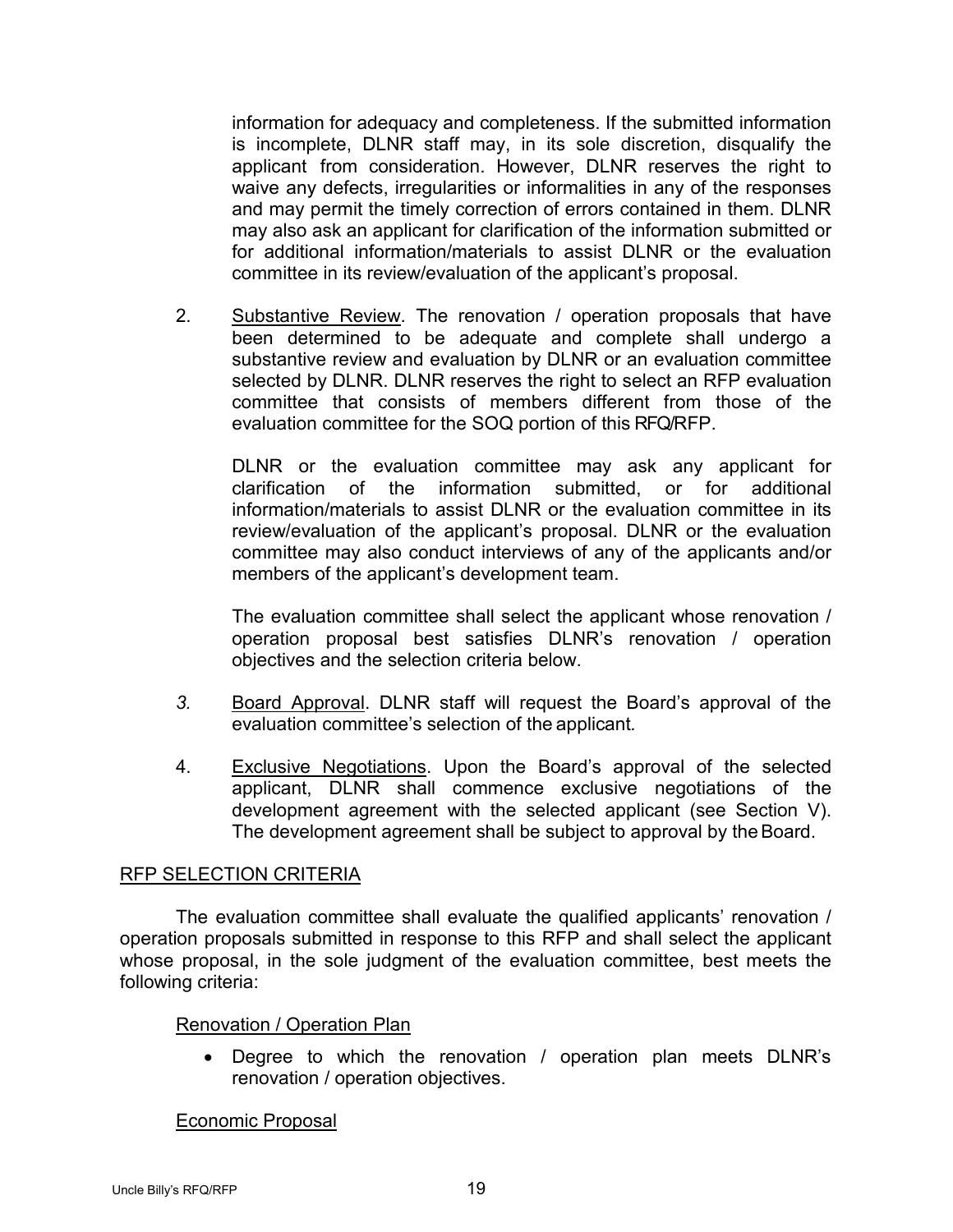• Maximizes the financial returns to the State from the Subject Property in a timely manner. In evaluating applicants' proposed lease rents, preference will be given to the proposed annual minimum base rents over the proposed percentage rents.

#### Business Plan

- Organization of the business plan, reasonableness of the renovation / operation schedule, and demonstrated understanding of the requirements necessary to complete the project in a timely manner.
- Demonstrated understanding of the required land use entitlements and government approvals and evidence of the ability to obtain the entitlements/approvals in a timely manner.
- Demonstrated market and financial feasibility of the renovation / operation proposal.
- Demonstrated ability to finance the proposed renovation / operation.

# **V. EXCLUSIVE NEGOTIATIONS / DEVELOPMENT AGREEMENT**

## EXCLUSIVE NEGOTIATIONS

DLNR will enter into exclusive negotiations with the selected applicant. During exclusive negotiations, DLNR and the selected applicant will negotiate in good faith a development agreement setting forth the terms and conditions under which DLNR will lease the Subject Property to applicant.

The exclusive negotiation period will be six (6) months and will be based upon the renovation / operation proposal submitted by the selected applicant. If the development agreement is not executed by the expiration of the exclusive negotiation period, the authority of the selected applicant to negotiate the development agreement shall terminate, provided, however, that the Chairperson of the Board of Land and Natural Resources may, in his/her sole discretion, extend the negotiation period by written notice to the selected applicant for up to an additional six (6) months.

Upon the expiration of the exclusive negotiation period (including any extension), this RFP process shall terminate and neither the selected applicant nor any other applicant shall thereafter have authority to negotiate a development agreement and shall have no right, title or interest in or to the Subject Property.

DLNR reserves the right to negotiate with the selected applicant any additional terms, conditions or modifications to the terms set forth in this RFP or to the selected applicant's proposal if it is in DLNR's and the State's best interest to do so, and in DLNR's sole discretion.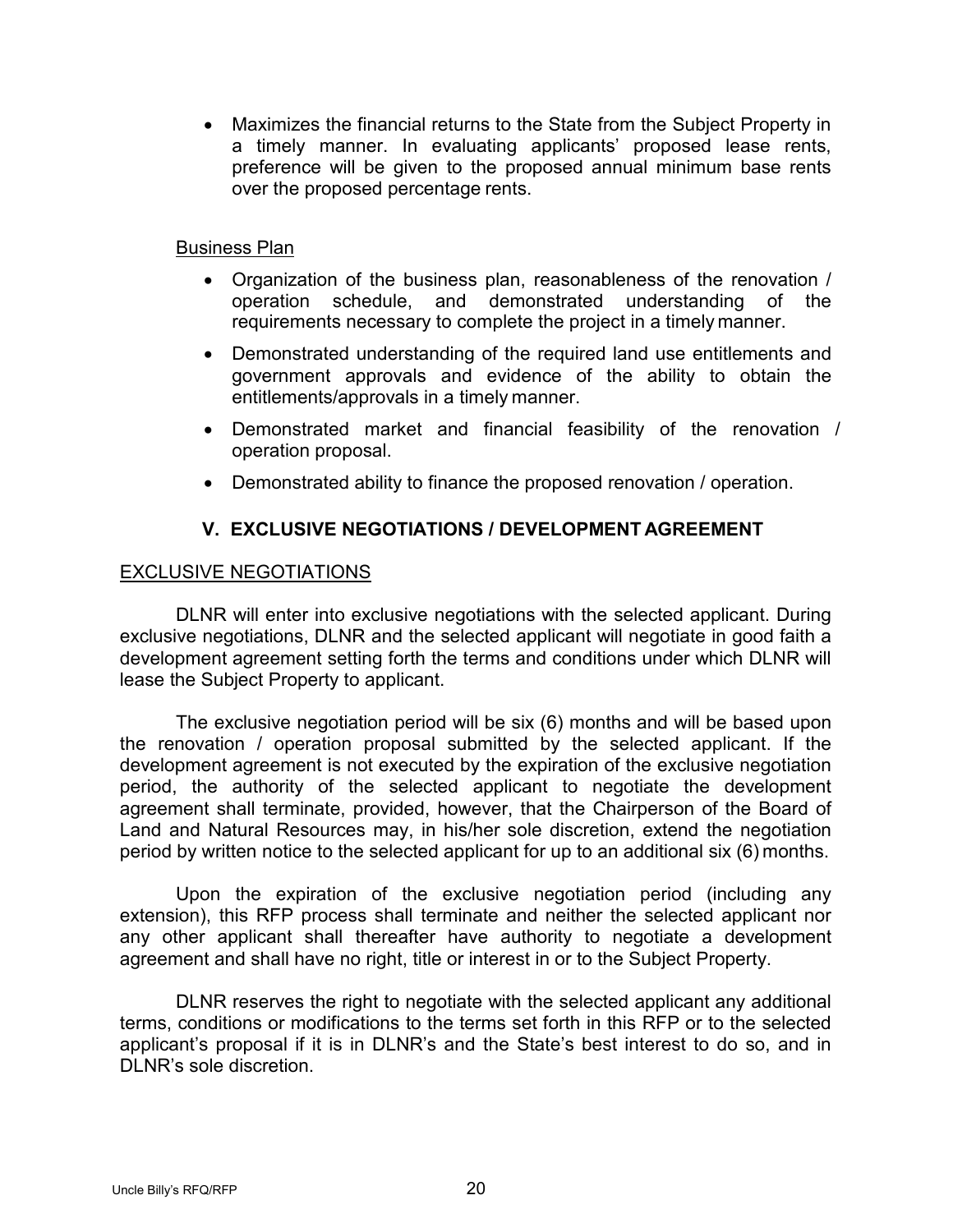#### DEVELOPMENT AGREEMENT

In general, the development agreement will require the selected applicant to perform, all at its sole expense, all pre-construction duties necessary and/or desirable to successfully implement its renovation / operation proposal, including site investigations and other due diligence activities, planning and designing the demolition / partial demolition and/or repair / renovation, and obtaining all necessary land use entitlements and government approvals/permits*.*

The terms and conditions of the development agreement shall be subject to negotiation between DLNR and the selected applicant and approval by the Board, but shall include, at a minimum, the following obligations:

Development Agreement Fee. The selected applicant shall pay the DLNR a development agreement fee in consideration for DLNR providing the selected applicant with the exclusive right to conduct its pre-construction activities for its proposed project during the term of the development agreement. The selected applicant's proposal shall include a proposed development agreement fee, but the actual fee and the payment terms may be subject to furthernegotiation.

Due Diligence. The Subject Property shall be leased in an "as is" condition with all faults and defects whether latent or patent, and DLNR makes no representations regarding the condition of the Subject Property or the suitability of the site for any project proposed by any applicant. Applicants shall, at their sole expense, be responsible for conducting their own investigations and due diligence regarding the Subject Property.

The selected applicant shall be responsible for any and all environmental studies, site work, repairs, improvements, and required remediation of hazardous materials necessary for the repair, renovation and operation of the Subject Property.

DLNR has compiled various documents and information regarding the Subject Property, which are available for review at the Land Division offices or online at [https://dlnr.hawaii.gov/ld/RFQ-RFP-unclebillys.](https://dlnr.hawaii.gov/ld/RFQ-RFP-unclebillys) Applicants wishing to review hard copies of the documents and information should contact the Land Division Administration office in advance at (808) 587-0426. By request, neighbor island and out-of-state applicants may make arrangements to view the documents and information by contacting the Land Division Administration Office. DLNR makes no representations or warranties regarding the accuracy of any information contained in such documents, nor for sufficiency and completeness.

Land Use Entitlements and Government Approvals/Permits. Prior to issuance of any lease for the Subject Property, the selected applicant shall, at its sole expense, obtain all land use entitlements and government permits/approvals necessary to construct its proposed project, including but not limited to, special area management (SMA) approval, and subdivision approval (see below). DLNR makes no representations or warranties regarding any required entitlements/approvals or the likelihood of the selected applicant to successfully obtain the required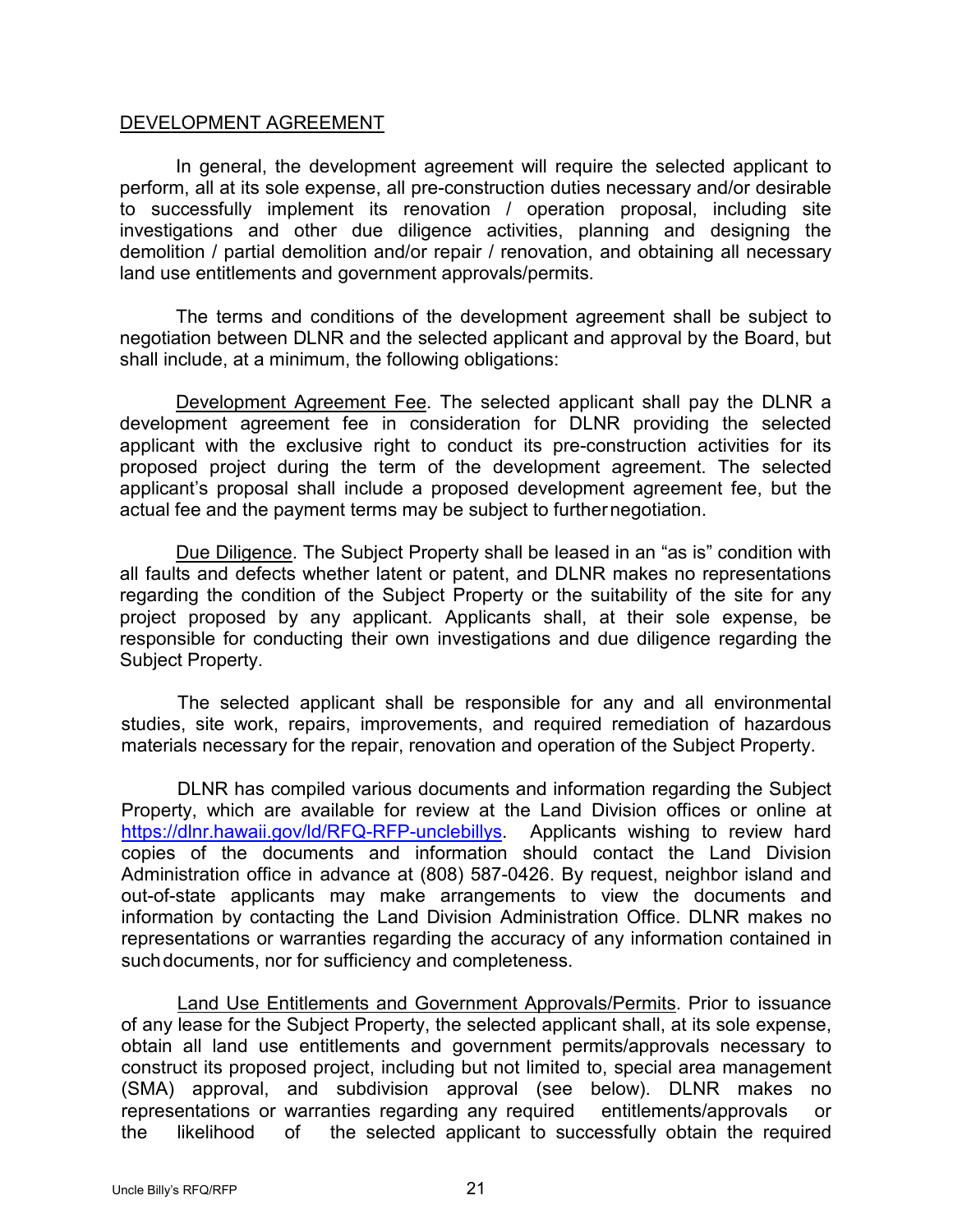entitlements/approvals/ permits. It shall be the selected applicant's sole responsibility to apply and pay for, process, and obtain all required entitlements/approvals/permits.

Subdivision. As noted above, the Subject Property consists of four separate Parcels and existing structures cross lot lines. The selected applicant shall be responsible for obtaining any necessary County land use entitlements, permits, or approvals to maintain the structures on multiple lots or, alternatively, to consolidate and re-subdivide the Parcels into a single new lot. The consolidation/re-subdivision, if required, must be completed at the selected applicant's expense prior to the execution of a lease for the Subject Property.

Access. DLNR's information is that public access to the Subject Property is provided from Banyan Drive, which is County road. It shall be the selected applicant's responsibility to confirm if legal access exists and if not, to obtain any required access.

Compliance with Applicable Laws. The Subject Property is "public land" as defined in HRS Chapter 171 and is therefore subject to the requirements, limitations, and restrictions set forth in HRS Chapters 171.

Without limiting the foregoing, the selected applicant shall comply with all applicable federal, State, and county laws, statutes, ordinances, rules and regulations.

Proposed Lease. This RFP contemplates that the negotiation of the development agreement will also include negotiations of a ground lease for the Subject Property with a term up to a maximum of sixty-five (65) years. The development agreement will provide for the lease to be issued only upon the selected applicant's satisfaction of all terms and conditions of the development agreement.

The selected applicant shall also be responsible for the operations and management of the project, including performing all management, leasing, and maintenance functions.

The lease rent payable under the lease, including any percentage rent provisions, fixed rent step-ups, and rent reopening periods, shall be in accordance with the selected applicant's proposal but may be subject to furthernegotiation.

A sample of DLNR's standard lease form is available for review on-line at <https://dlnr.hawaii.gov/ld/RFQ-RFP-unclebillys> and at Land Division's Administration Office

#### **VI. OTHER TERMS AND CONDITIONS**

#### FEES/COSTS

The selected applicant shall pay all charges required by law and all costs incurred by DLNR in connection with the preparation and processing of this